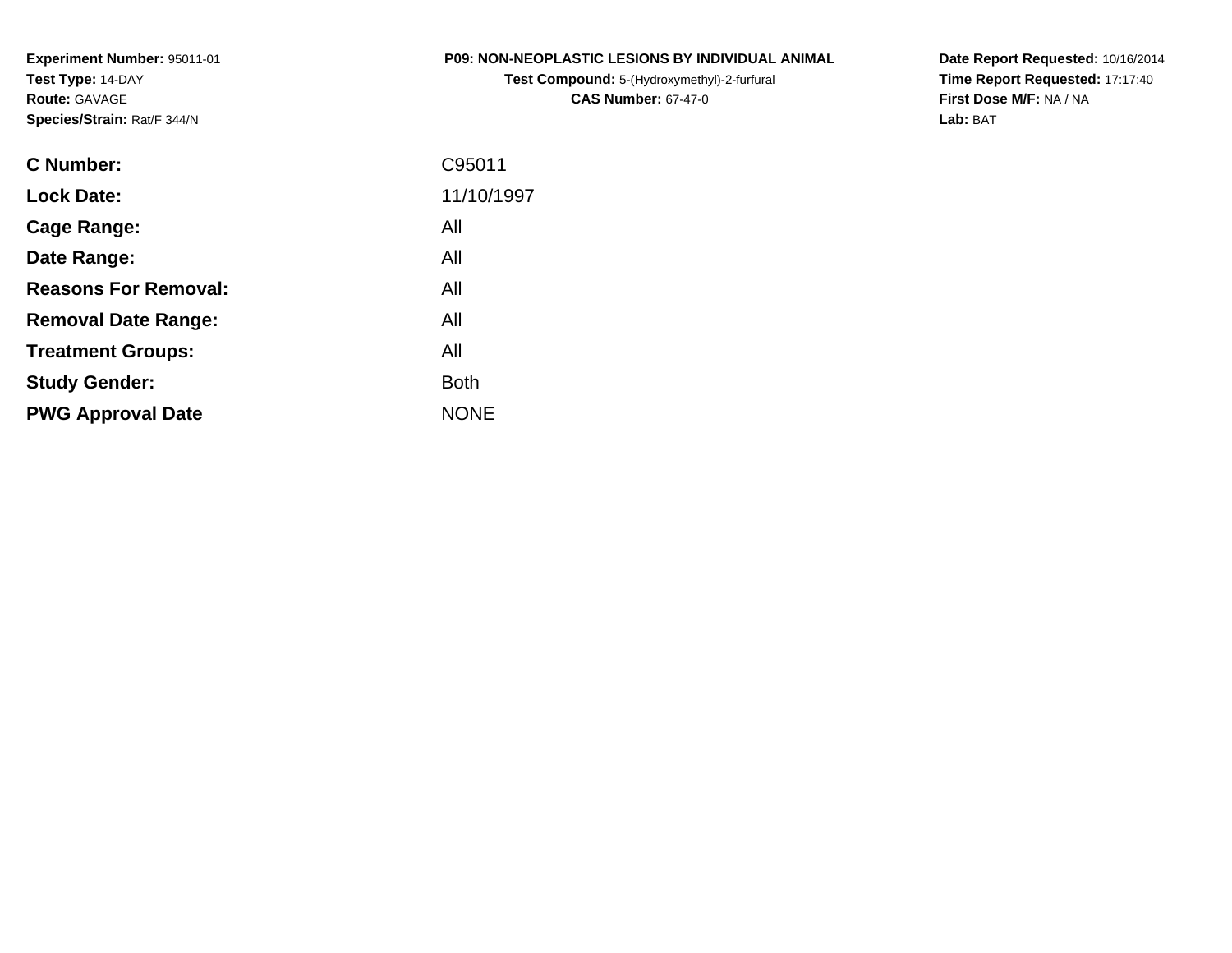**Test Type:** 14-DAY**Route:** GAVAGE

**Species/Strain:** Rat/F 344/N

**P09: NON-NEOPLASTIC LESIONS BY INDIVIDUAL ANIMAL**

**Test Compound:** 5-(Hydroxymethyl)-2-furfural

**CAS Number:** 67-47-0

**Date Report Requested:** 10/16/2014**Time Report Requested:** 17:17:40**First Dose M/F:** NA / NA**Lab:** BAT

| F 344/N Rat Male<br>0 MG/KG                                                                                   | DAY ON TEST      | 0<br>0<br>$\frac{2}{2}$                                          | 0<br>0<br>$\frac{2}{2}$                                   | 0<br>0<br>$\frac{2}{2}$            | 0<br>0<br>$\frac{2}{2}$       | $\pmb{\theta}$<br>$\pmb{\theta}$<br>$\boldsymbol{2}$<br>$\boldsymbol{2}$ |                       |
|---------------------------------------------------------------------------------------------------------------|------------------|------------------------------------------------------------------|-----------------------------------------------------------|------------------------------------|-------------------------------|--------------------------------------------------------------------------|-----------------------|
|                                                                                                               | <b>ANIMAL ID</b> | $\overline{0}$<br>$\mathbf 0$<br>$\mathbf 0$<br>$\mathbf 0$<br>1 | $\overline{0}$<br>0<br>$\mathbf 0$<br>0<br>$\overline{2}$ | $\mathbf 0$<br>0<br>0<br>0<br>3    | $\pmb{0}$<br>0<br>0<br>0<br>4 | 0<br>0<br>0<br>0<br>5                                                    | <i><b>*TOTALS</b></i> |
| <b>Alimentary System</b>                                                                                      |                  |                                                                  |                                                           |                                    |                               |                                                                          |                       |
| Intestine Large, Colon<br>Liver<br>Stomach, Forestomach<br>Stomach, Glandular<br><b>Cardiovascular System</b> |                  | $\ddot{}$<br>$+$<br>$+$                                          | $+$<br>$+$<br>$+$                                         | $\ddot{}$<br>$+$<br>$+ + +$<br>$+$ | $+$<br>$+$<br>$+$             | $\pm$<br>$+$<br>$+$ $+$<br>$+$                                           | 5<br>5<br>5<br>5      |
| <b>NONE</b><br><b>Endocrine System</b>                                                                        |                  |                                                                  |                                                           |                                    |                               |                                                                          |                       |
| <b>NONE</b><br><b>General Body System</b>                                                                     |                  |                                                                  |                                                           |                                    |                               |                                                                          |                       |
| <b>NONE</b><br><b>Genital System</b>                                                                          |                  |                                                                  |                                                           |                                    |                               |                                                                          |                       |
| <b>NONE</b><br><b>Hematopoietic System</b>                                                                    |                  |                                                                  |                                                           |                                    |                               |                                                                          |                       |
| <b>NONE</b><br><b>Integumentary System</b>                                                                    |                  |                                                                  |                                                           |                                    |                               |                                                                          |                       |
| <b>NONE</b><br><b>Musculoskeletal System</b>                                                                  |                  |                                                                  |                                                           |                                    |                               |                                                                          |                       |

\* ..Total animals with tissue examined microscopically; Total animals with lesion and mean severity grade

+ ..Tissue examined microscopically M ...Missing tissue 1-4 ...

X..Lesion present **A ..Autolysis precludes evaluation** A ..Autolysis precludes evaluation 1) Minimal 3) Moderate I ..Insufficient tissue BLANK ..Not examined microscopically 2) Mild 4) Marked

1-4 ..Lesion qualified as: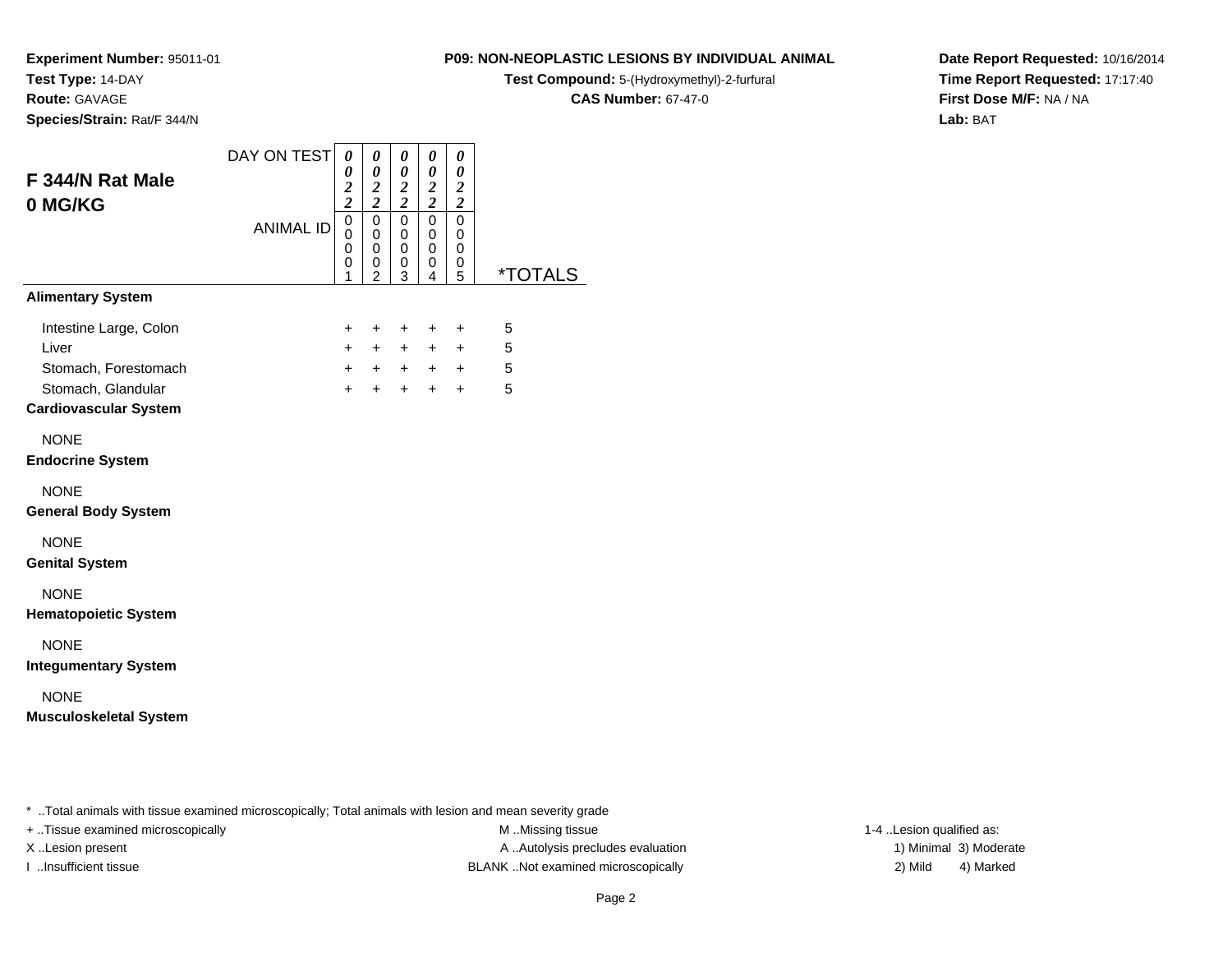**Route:** GAVAGE

**Species/Strain:** Rat/F 344/N

### DAY ON TEST**F 344/N Rat Male0 MG/KG**ANIMAL ID*0 0 2 2*0<br>0<br>0<br>0<br>1 *0 0 2 2*0<br>0<br>0<br>0<br>2 *0 0 2 2* 0 0 0 0 3*0 0 2 2* 0 0 0 0 4*0 0 2 2* 0 00<br>0<br>5 5 \*TOTALS

NONE

**Nervous System**

NONE

**Respiratory System**

NONE

**Special Senses System**

NONE

**Urinary System**

NONE

\* ..Total animals with tissue examined microscopically; Total animals with lesion and mean severity grade

+ ..Tissue examined microscopically examined microscopically examined as:  $M$  ..Missing tissue 1-4 ..Lesion qualified as: X..Lesion present **A ..Autolysis precludes evaluation** A ..Autolysis precludes evaluation 1) Minimal 3) Moderate I ..Insufficient tissue BLANK ..Not examined microscopically 2) Mild 4) Marked

**Date Report Requested:** 10/16/2014**Time Report Requested:** 17:17:40**First Dose M/F:** NA / NA**Lab:** BAT

# **P09: NON-NEOPLASTIC LESIONS BY INDIVIDUAL ANIMAL**

**Test Compound:** 5-(Hydroxymethyl)-2-furfural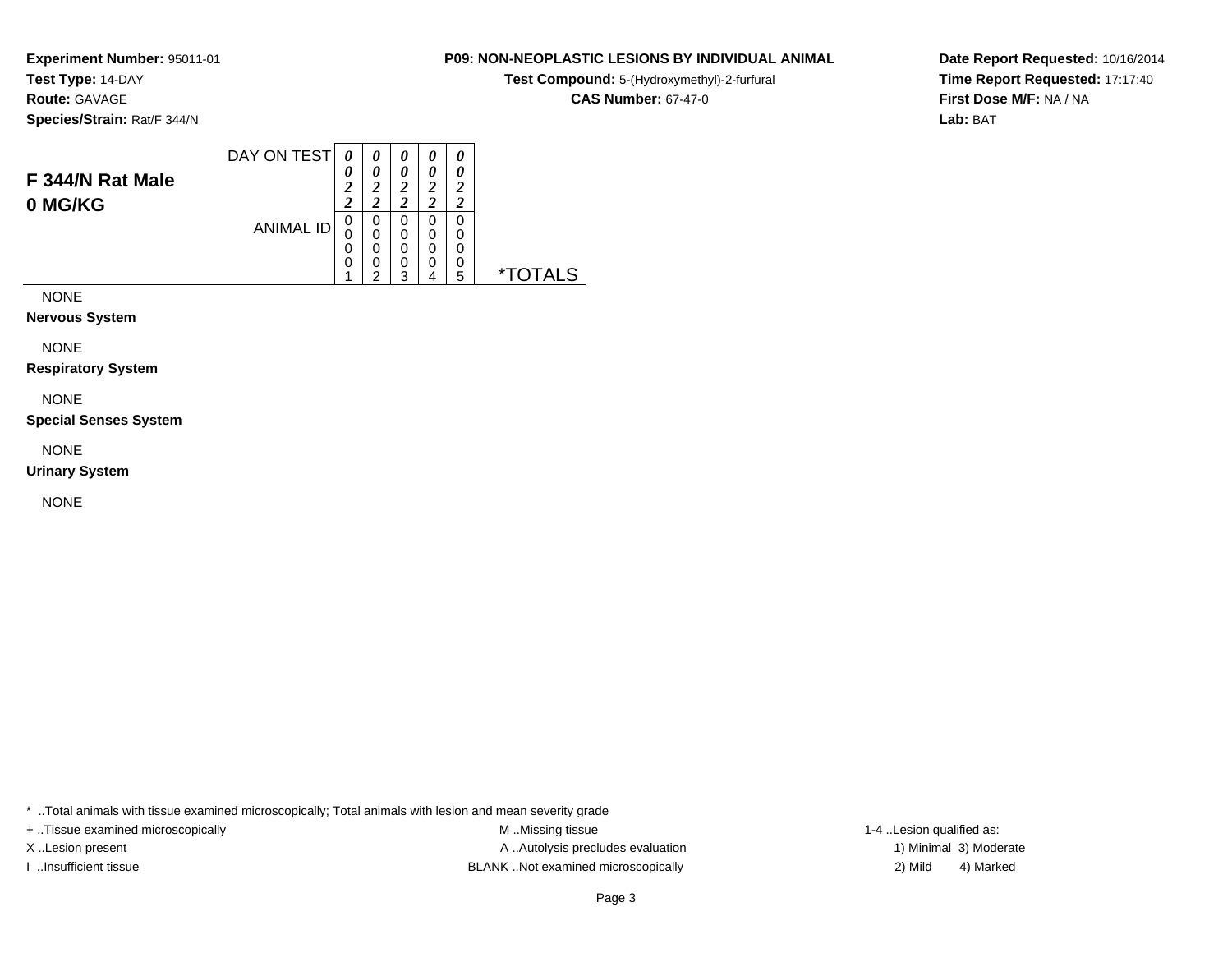**Route:** GAVAGE

**Species/Strain:** Rat/F 344/N

# **P09: NON-NEOPLASTIC LESIONS BY INDIVIDUAL ANIMAL**

**Test Compound:** 5-(Hydroxymethyl)-2-furfural

**CAS Number:** 67-47-0

**Date Report Requested:** 10/16/2014**Time Report Requested:** 17:17:40**First Dose M/F:** NA / NA**Lab:** BAT

| F 344/N Rat Male<br>94 MG/KG                                                                                                                | DAY ON TEST      | $\boldsymbol{\theta}$<br>$\pmb{\theta}$<br>$\overline{\mathbf{c}}$<br>$\bar{2}$ | 0<br>$\pmb{\theta}$<br>$\frac{2}{2}$                 | 0<br>$\pmb{\theta}$<br>$\boldsymbol{2}$<br>$\overline{2}$ | 0<br>$\pmb{\theta}$<br>$\frac{2}{2}$ | 0<br>$\pmb{\theta}$<br>$\boldsymbol{2}$<br>$\overline{c}$ |                  |                       |
|---------------------------------------------------------------------------------------------------------------------------------------------|------------------|---------------------------------------------------------------------------------|------------------------------------------------------|-----------------------------------------------------------|--------------------------------------|-----------------------------------------------------------|------------------|-----------------------|
|                                                                                                                                             | <b>ANIMAL ID</b> | $\mathbf 0$<br>$\mathbf 0$<br>0<br>0<br>6                                       | $\pmb{0}$<br>0<br>$\mathbf 0$<br>0<br>$\overline{7}$ | 0<br>0<br>0<br>0<br>8                                     | 0<br>0<br>0<br>0<br>9                | $\mathbf 0$<br>0<br>0<br>1<br>$\Omega$                    |                  | <i><b>*TOTALS</b></i> |
| <b>Alimentary System</b>                                                                                                                    |                  |                                                                                 |                                                      |                                                           |                                      |                                                           |                  |                       |
| Intestine Large, Colon<br>Liver<br>Hepatodiaphragmatic Nodule<br>Stomach, Forestomach<br>Stomach, Glandular<br><b>Cardiovascular System</b> |                  | $\ddot{}$<br>$+$<br>$\ddot{}$<br>$+$                                            | $\ddot{}$<br>$+$<br>X<br>$+$<br>$+$                  | $\ddot{}$<br>$+$<br>$+$<br>$+$                            | $\ddot{}$<br>$\ddot{}$<br>$+$<br>$+$ | $\ddot{}$<br>$+$<br>$\ddot{}$<br>$\ddot{}$                | 5<br>5<br>5<br>5 | $\mathbf 1$           |
| <b>NONE</b><br><b>Endocrine System</b>                                                                                                      |                  |                                                                                 |                                                      |                                                           |                                      |                                                           |                  |                       |
| <b>NONE</b><br><b>General Body System</b>                                                                                                   |                  |                                                                                 |                                                      |                                                           |                                      |                                                           |                  |                       |
| <b>NONE</b><br><b>Genital System</b>                                                                                                        |                  |                                                                                 |                                                      |                                                           |                                      |                                                           |                  |                       |
| <b>NONE</b><br><b>Hematopoietic System</b>                                                                                                  |                  |                                                                                 |                                                      |                                                           |                                      |                                                           |                  |                       |
| <b>NONE</b><br><b>Integumentary System</b>                                                                                                  |                  |                                                                                 |                                                      |                                                           |                                      |                                                           |                  |                       |
| <b>NONE</b>                                                                                                                                 |                  |                                                                                 |                                                      |                                                           |                                      |                                                           |                  |                       |

\* ..Total animals with tissue examined microscopically; Total animals with lesion and mean severity grade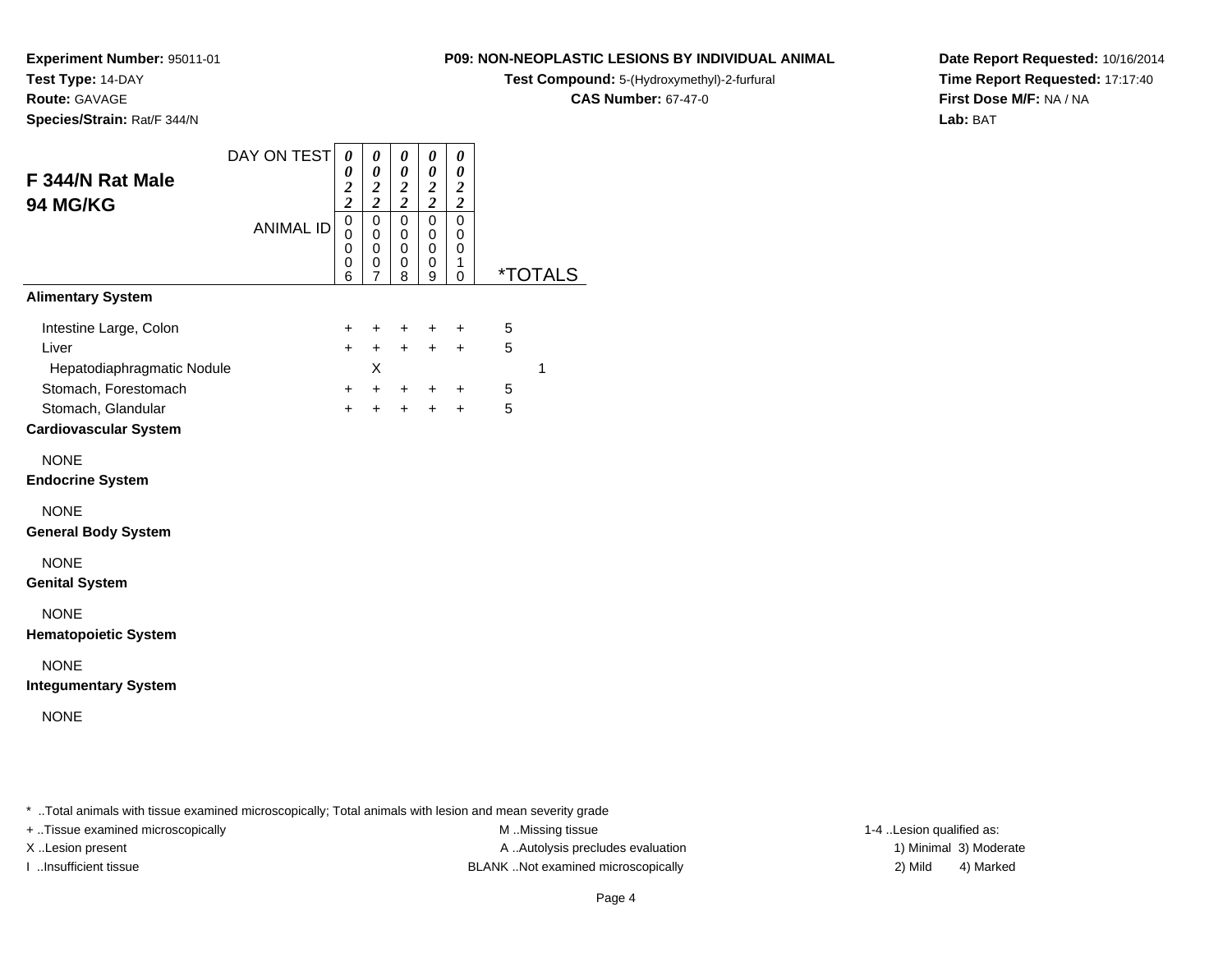**Route:** GAVAGE

**Species/Strain:** Rat/F 344/N

#### DAY ON TEST**F 344/N Rat Male94 MG/KG**ANIMAL ID*0 0 2 2*0<br>0<br>0<br>0<br>6 *0 0 2 2*0<br>0<br>0<br>0<br>7 *0 0 2 2* 0 0 0 0 8*0 0 2 2* 0 0 0 0 9*0 0 2 2* 0 00<br>1<br>^ 0 \*TOTALS

**Musculoskeletal System**

NONE

**Nervous System**

NONE

**Respiratory System**

NONE

**Special Senses System**

NONE

**Urinary System**

NONE

\* ..Total animals with tissue examined microscopically; Total animals with lesion and mean severity grade

+ ..Tissue examined microscopically examined microscopically examined as:  $M$  ..Missing tissue 1-4 ..Lesion qualified as: X..Lesion present **A ..Autolysis precludes evaluation** A ..Autolysis precludes evaluation 1) Minimal 3) Moderate I ..Insufficient tissue BLANK ..Not examined microscopically 2) Mild 4) Marked

**Date Report Requested:** 10/16/2014**Time Report Requested:** 17:17:40**First Dose M/F:** NA / NA**Lab:** BAT

# **P09: NON-NEOPLASTIC LESIONS BY INDIVIDUAL ANIMAL**

**Test Compound:** 5-(Hydroxymethyl)-2-furfural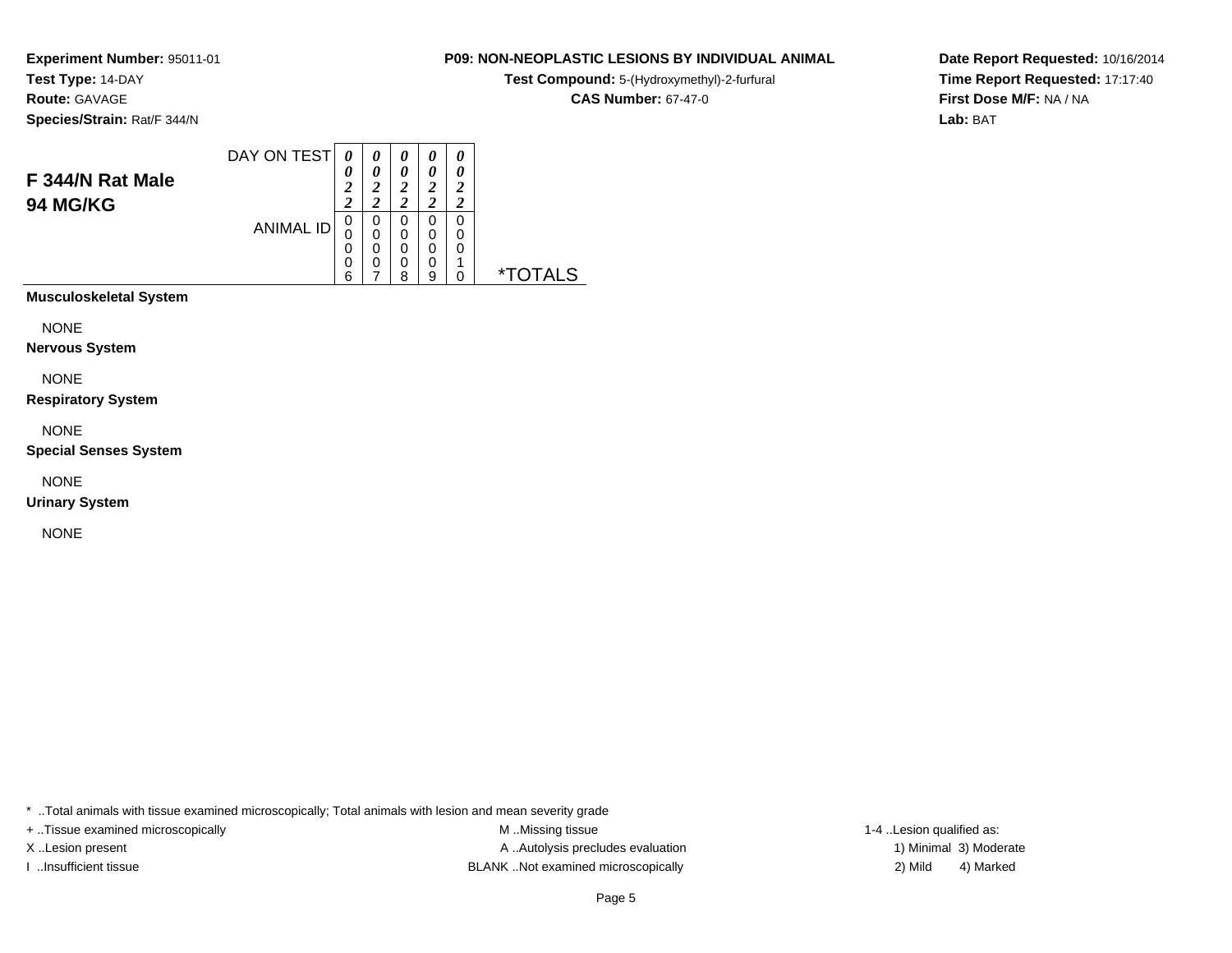**Route:** GAVAGE

**Species/Strain:** Rat/F 344/N

# **P09: NON-NEOPLASTIC LESIONS BY INDIVIDUAL ANIMAL**

**Test Compound:** 5-(Hydroxymethyl)-2-furfural

**CAS Number:** 67-47-0

**Date Report Requested:** 10/16/2014**Time Report Requested:** 17:17:40**First Dose M/F:** NA / NA**Lab:** BAT

| F 344/N Rat Male<br><b>MG/KG</b><br>188                                                                       | DAY ON TEST      | 0<br>0<br>$\overline{c}$<br>$\overline{2}$ | 0<br>0<br>$\overline{2}$<br>$\overline{\mathbf{c}}$              | 0<br>0<br>$\boldsymbol{2}$<br>$\overline{2}$ | 0<br>0<br>$\boldsymbol{2}$<br>$\overline{2}$ | 0<br>$\boldsymbol{\theta}$<br>$\overline{2}$<br>$\boldsymbol{2}$ |                       |
|---------------------------------------------------------------------------------------------------------------|------------------|--------------------------------------------|------------------------------------------------------------------|----------------------------------------------|----------------------------------------------|------------------------------------------------------------------|-----------------------|
|                                                                                                               | <b>ANIMAL ID</b> | $\mathbf 0$<br>0<br>$\mathbf 0$<br>1<br>1  | $\mathbf 0$<br>$\mathbf 0$<br>$\mathbf 0$<br>1<br>$\overline{c}$ | 0<br>$\mathbf 0$<br>$\mathbf 0$<br>1<br>3    | 0<br>$\mathbf 0$<br>0<br>1<br>4              | $\mathbf 0$<br>0<br>0<br>1<br>5                                  | <i><b>*TOTALS</b></i> |
| <b>Alimentary System</b>                                                                                      |                  |                                            |                                                                  |                                              |                                              |                                                                  |                       |
| Intestine Large, Colon<br>Liver<br>Stomach, Forestomach<br>Stomach, Glandular<br><b>Cardiovascular System</b> |                  | +<br>$+$<br>$+$<br>$+$                     | $\ddot{}$<br>$+$<br>$+$<br>$+$                                   | +<br>$+$<br>$+$<br>$+$                       | +<br>$+$<br>$+$<br>$+$                       | $\ddot{}$<br>$\ddot{}$<br>$+$<br>$+$                             | 5<br>5<br>5<br>5      |
| <b>NONE</b><br><b>Endocrine System</b>                                                                        |                  |                                            |                                                                  |                                              |                                              |                                                                  |                       |
| <b>NONE</b><br><b>General Body System</b>                                                                     |                  |                                            |                                                                  |                                              |                                              |                                                                  |                       |
| <b>NONE</b><br><b>Genital System</b>                                                                          |                  |                                            |                                                                  |                                              |                                              |                                                                  |                       |
| <b>NONE</b><br><b>Hematopoietic System</b>                                                                    |                  |                                            |                                                                  |                                              |                                              |                                                                  |                       |
| <b>NONE</b><br><b>Integumentary System</b>                                                                    |                  |                                            |                                                                  |                                              |                                              |                                                                  |                       |
| <b>NONE</b><br><b>Musculoskeletal System</b>                                                                  |                  |                                            |                                                                  |                                              |                                              |                                                                  |                       |

..Total animals with tissue examined microscopically; Total animals with lesion and mean severity grade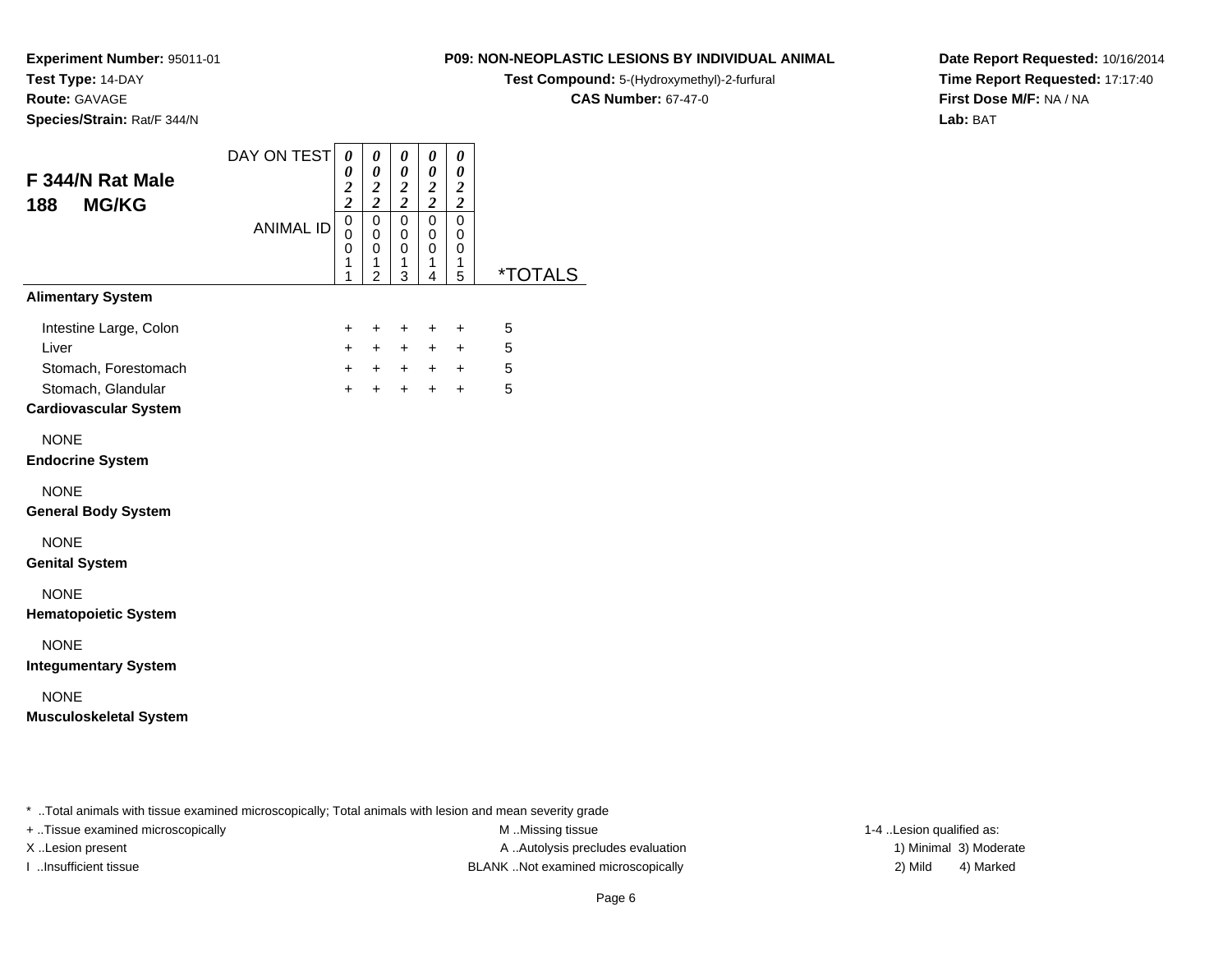**Route:** GAVAGE

**Species/Strain:** Rat/F 344/N

#### DAY ON TEST**F 344/N Rat Male188 MG/KG**ANIMAL ID*0 0 2 2* 0 0 0 1 1*0 0 2 2*0<br>0<br>0<br>1<br>2 *0 0 2 2* 0 0 0 1 3*0 0 2 2* 0 0 0 1 4*0 0 2 2* 0 00<br>1<br>= 5 \*TOTALS

NONE

**Nervous System**

NONE

**Respiratory System**

NONE

**Special Senses System**

NONE

**Urinary System**

NONE

\* ..Total animals with tissue examined microscopically; Total animals with lesion and mean severity grade

+ ..Tissue examined microscopically examined microscopically examined as:  $M$  ..Missing tissue 1-4 ..Lesion qualified as: X..Lesion present **A ..Autolysis precludes evaluation** A ..Autolysis precludes evaluation 1) Minimal 3) Moderate I ..Insufficient tissue BLANK ..Not examined microscopically 2) Mild 4) Marked

**Date Report Requested:** 10/16/2014**Time Report Requested:** 17:17:40**First Dose M/F:** NA / NA**Lab:** BAT

# **P09: NON-NEOPLASTIC LESIONS BY INDIVIDUAL ANIMAL**

**Test Compound:** 5-(Hydroxymethyl)-2-furfural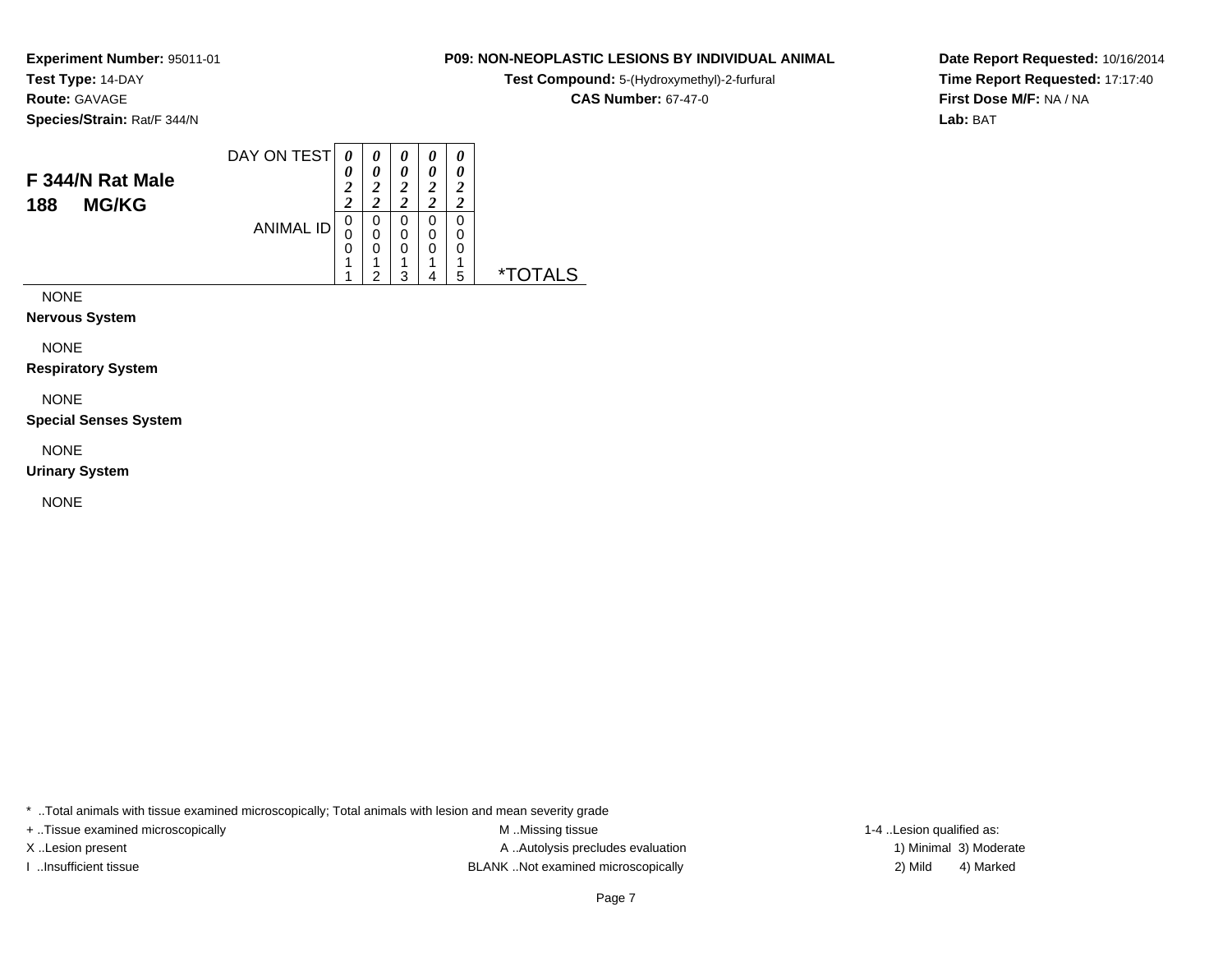**Test Type:** 14-DAY**Route:** GAVAGE

**Species/Strain:** Rat/F 344/N

**P09: NON-NEOPLASTIC LESIONS BY INDIVIDUAL ANIMAL**

**Test Compound:** 5-(Hydroxymethyl)-2-furfural

**CAS Number:** 67-47-0

 $\overline{\phantom{0}}$ 

**Date Report Requested:** 10/16/2014**Time Report Requested:** 17:17:40**First Dose M/F:** NA / NA**Lab:** BAT

| F 344/N Rat Male<br><b>MG/KG</b><br>375                                    | DAY ON TEST      | $\boldsymbol{\theta}$<br>0<br>$\frac{2}{2}$ | $\pmb{\theta}$<br>$\boldsymbol{\theta}$<br>$\frac{2}{2}$       | 0<br>$\boldsymbol{\theta}$<br>$\boldsymbol{2}$<br>$\overline{\mathbf{c}}$ | 0<br>$\pmb{\theta}$<br>$\boldsymbol{2}$<br>$\overline{2}$ | 0<br>$\pmb{\theta}$<br>$\boldsymbol{2}$<br>$\overline{2}$     |        |                       |
|----------------------------------------------------------------------------|------------------|---------------------------------------------|----------------------------------------------------------------|---------------------------------------------------------------------------|-----------------------------------------------------------|---------------------------------------------------------------|--------|-----------------------|
|                                                                            | <b>ANIMAL ID</b> | 0<br>0<br>0<br>1<br>6                       | $\pmb{0}$<br>$\mathbf 0$<br>$\mathbf 0$<br>1<br>$\overline{7}$ | $\mathbf 0$<br>$\mathbf 0$<br>$\mathbf 0$<br>1<br>8                       | $\mathbf 0$<br>$\mathbf 0$<br>$\mathbf 0$<br>1<br>9       | 0<br>$\mathbf 0$<br>$\mathbf 0$<br>$\overline{c}$<br>$\Omega$ |        | <i><b>*TOTALS</b></i> |
| <b>Alimentary System</b>                                                   |                  |                                             |                                                                |                                                                           |                                                           |                                                               |        |                       |
| Intestine Large, Colon<br>Liver<br>Hepatodiaphragmatic Nodule              |                  | +<br>$\ddot{}$                              | +<br>$\ddot{}$                                                 | +<br>$+$                                                                  | $\ddot{}$<br>$\ddot{}$                                    | $\ddot{}$<br>$\ddot{}$<br>X                                   | 5<br>5 | 1                     |
| Stomach, Forestomach<br>Stomach, Glandular<br><b>Cardiovascular System</b> |                  | +<br>$\ddot{}$                              | +<br>$+$                                                       | $\pm$<br>$+$                                                              | $+$<br>$+$                                                | $+$<br>$+$                                                    | 5<br>5 |                       |
| <b>NONE</b><br><b>Endocrine System</b>                                     |                  |                                             |                                                                |                                                                           |                                                           |                                                               |        |                       |
| <b>NONE</b><br><b>General Body System</b>                                  |                  |                                             |                                                                |                                                                           |                                                           |                                                               |        |                       |
| <b>NONE</b><br><b>Genital System</b>                                       |                  |                                             |                                                                |                                                                           |                                                           |                                                               |        |                       |
| <b>NONE</b><br><b>Hematopoietic System</b>                                 |                  |                                             |                                                                |                                                                           |                                                           |                                                               |        |                       |
| <b>NONE</b><br><b>Integumentary System</b>                                 |                  |                                             |                                                                |                                                                           |                                                           |                                                               |        |                       |
| <b>NONE</b>                                                                |                  |                                             |                                                                |                                                                           |                                                           |                                                               |        |                       |

\* ..Total animals with tissue examined microscopically; Total animals with lesion and mean severity grade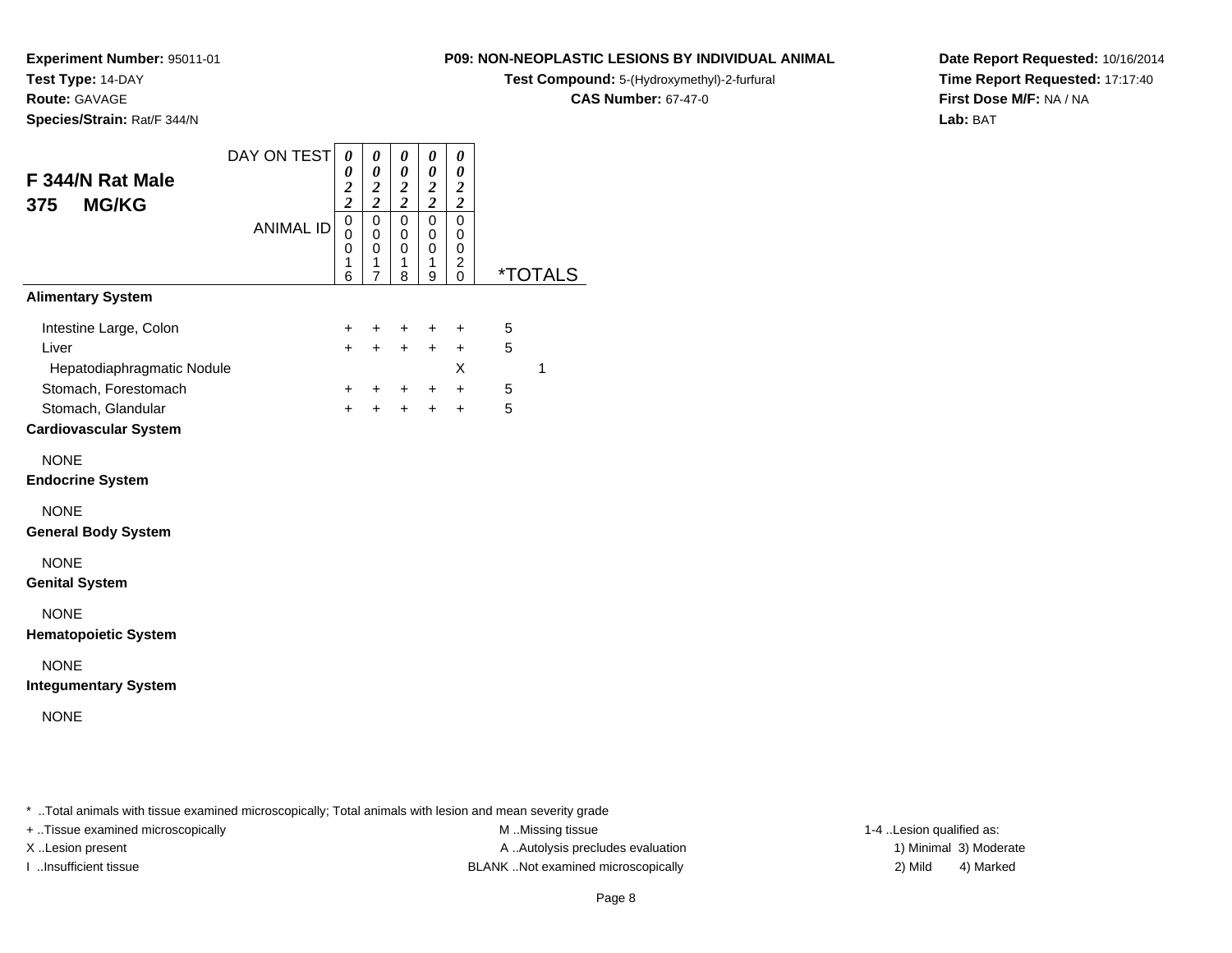**Route:** GAVAGE

**Species/Strain:** Rat/F 344/N

#### DAY ON TEST**F 344/N Rat Male375 MG/KG**ANIMAL ID*0 0 2 2* 0 0 0 1 6*0 0 2 2*0<br>0<br>0<br>1 7*0 0 2 2* 0 0 0 1 8*0 0 2 2* 0 0 0 1 9*0 0 2 2* 0 0 0 2 0 \*TOTALS

**Musculoskeletal System**

NONE

**Nervous System**

NONE

**Respiratory System**

NONE

**Special Senses System**

NONE

**Urinary System**

NONE

\* ..Total animals with tissue examined microscopically; Total animals with lesion and mean severity grade

+ ..Tissue examined microscopically examined microscopically examined as:  $M$  ..Missing tissue 1-4 ..Lesion qualified as: X..Lesion present **A ..Autolysis precludes evaluation** A ..Autolysis precludes evaluation 1) Minimal 3) Moderate I ..Insufficient tissue BLANK ..Not examined microscopically 2) Mild 4) Marked

**Date Report Requested:** 10/16/2014**Time Report Requested:** 17:17:40**First Dose M/F:** NA / NA**Lab:** BAT

# **P09: NON-NEOPLASTIC LESIONS BY INDIVIDUAL ANIMAL**

**Test Compound:** 5-(Hydroxymethyl)-2-furfural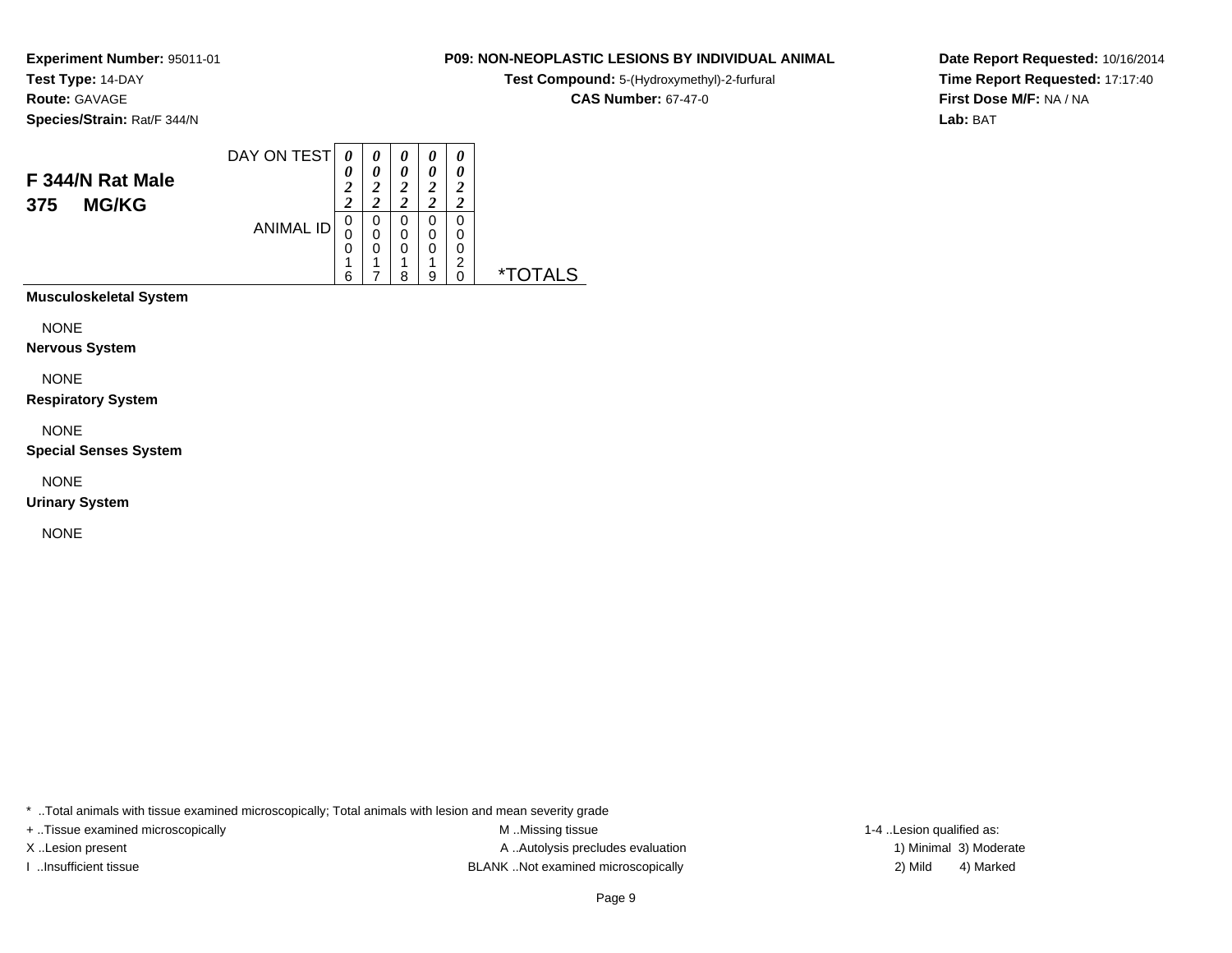**Route:** GAVAGE

**Species/Strain:** Rat/F 344/N

# **P09: NON-NEOPLASTIC LESIONS BY INDIVIDUAL ANIMAL**

**Test Compound:** 5-(Hydroxymethyl)-2-furfural

**CAS Number:** 67-47-0

**Date Report Requested:** 10/16/2014**Time Report Requested:** 17:17:40**First Dose M/F:** NA / NA**Lab:** BAT

| F 344/N Rat Male<br><b>MG/KG</b><br>750                                                                       | DAY ON TEST      | $\boldsymbol{\theta}$<br>0<br>$\frac{2}{2}$                                                  | 0<br>$\pmb{\theta}$<br>$\frac{2}{2}$                   | 0<br>$\pmb{\theta}$<br>$\frac{2}{2}$ | 0<br>0<br>$\frac{2}{2}$                                   | 0<br>$\pmb{\theta}$<br>$\frac{2}{2}$ |                           |
|---------------------------------------------------------------------------------------------------------------|------------------|----------------------------------------------------------------------------------------------|--------------------------------------------------------|--------------------------------------|-----------------------------------------------------------|--------------------------------------|---------------------------|
|                                                                                                               | <b>ANIMAL ID</b> | $\mathbf 0$<br>$\mathbf 0$<br>$\begin{smallmatrix} 0 \\ 2 \end{smallmatrix}$<br>$\mathbf{1}$ | $\pmb{0}$<br>$\mathbf 0$<br>$\pmb{0}$<br>$\frac{2}{2}$ | 0<br>0<br>$\pmb{0}$<br>$\frac{2}{3}$ | $\mathsf 0$<br>0<br>0<br>$\overline{a}$<br>$\overline{4}$ | $\mathbf 0$<br>0<br>0<br>$rac{2}{5}$ | *TOTALS                   |
| <b>Alimentary System</b>                                                                                      |                  |                                                                                              |                                                        |                                      |                                                           |                                      |                           |
| Intestine Large, Colon<br>Liver<br>Stomach, Forestomach<br>Stomach, Glandular<br><b>Cardiovascular System</b> |                  | $\ddot{}$<br>$+$<br>$+$<br>$+$                                                               | $\ddot{}$<br>$+$<br>$+$<br>$+$                         | $\ddot{}$<br>$+$<br>$+$<br>$+$       | $\ddot{}$<br>$+$<br>$+$                                   | $\ddot{}$<br>$+$<br>$+$ $+$<br>$+$   | 5<br>5<br>$\sqrt{5}$<br>5 |
| <b>NONE</b><br><b>Endocrine System</b>                                                                        |                  |                                                                                              |                                                        |                                      |                                                           |                                      |                           |
| <b>NONE</b><br><b>General Body System</b>                                                                     |                  |                                                                                              |                                                        |                                      |                                                           |                                      |                           |
| <b>NONE</b><br><b>Genital System</b>                                                                          |                  |                                                                                              |                                                        |                                      |                                                           |                                      |                           |
| <b>NONE</b><br><b>Hematopoietic System</b>                                                                    |                  |                                                                                              |                                                        |                                      |                                                           |                                      |                           |
| <b>NONE</b><br><b>Integumentary System</b>                                                                    |                  |                                                                                              |                                                        |                                      |                                                           |                                      |                           |
| <b>NONE</b><br><b>Musculoskeletal System</b>                                                                  |                  |                                                                                              |                                                        |                                      |                                                           |                                      |                           |
|                                                                                                               |                  |                                                                                              |                                                        |                                      |                                                           |                                      |                           |

\* ..Total animals with tissue examined microscopically; Total animals with lesion and mean severity grade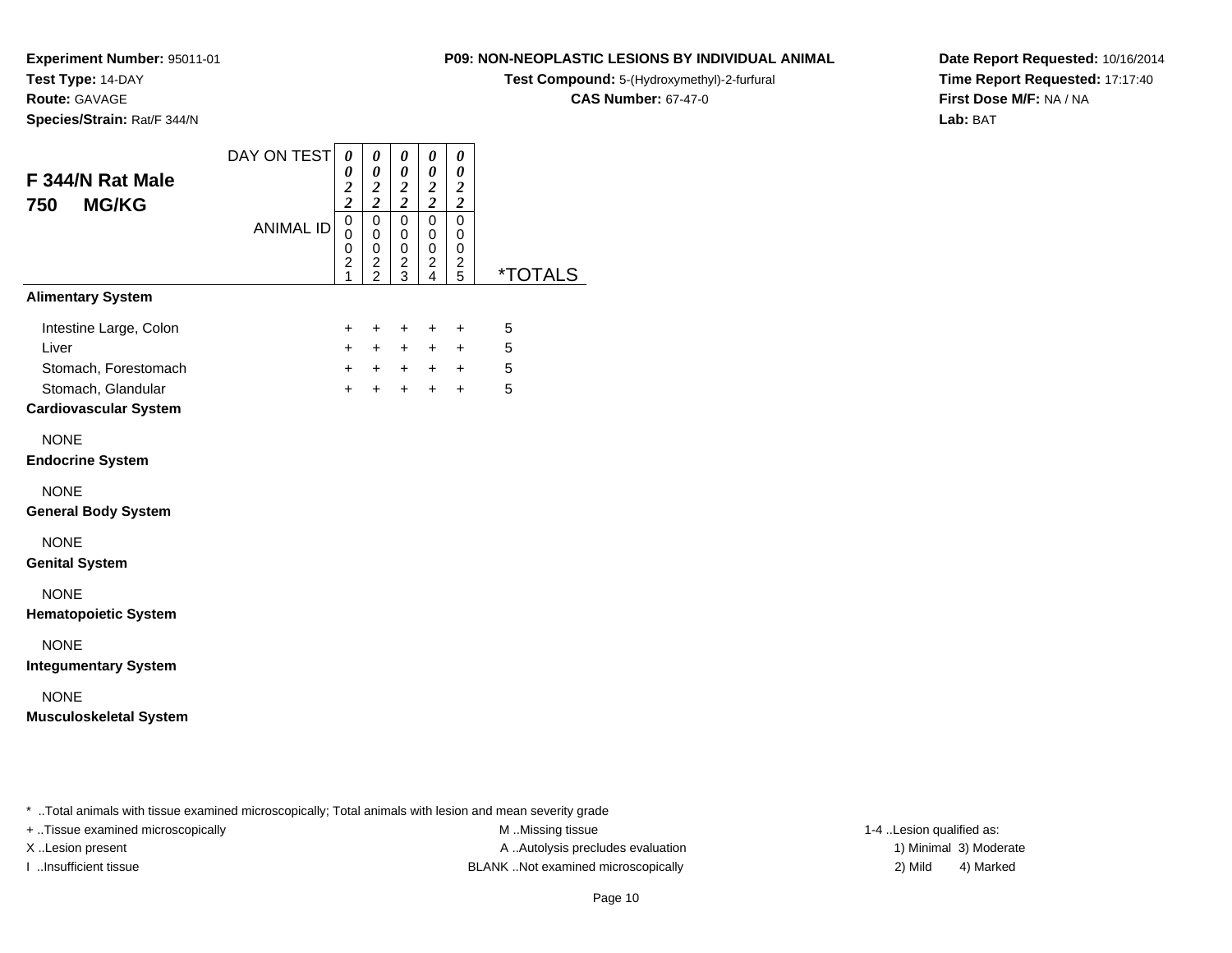**Route:** GAVAGE

**Species/Strain:** Rat/F 344/N

### DAY ON TEST**F 344/N Rat Male750 MG/KG**ANIMAL ID*0 0 2 2*0<br>0<br>0<br>2<br>1 *0 0 2 2*0<br>0<br>0<br>2<br>2 *0 0 2 2* 0 0 0 2 3*0 0 2 2* 0 0 0 2 4*0 0 2 2* 0 00<br>2<br>= 5 \*TOTALS

NONE

**Nervous System**

NONE

**Respiratory System**

NONE

**Special Senses System**

NONE

**Urinary System**

NONE

\* ..Total animals with tissue examined microscopically; Total animals with lesion and mean severity grade

+ ..Tissue examined microscopically examined microscopically examined as:  $M$  ..Missing tissue 1-4 ..Lesion qualified as: X..Lesion present **A ..Autolysis precludes evaluation** A ..Autolysis precludes evaluation 1) Minimal 3) Moderate I ..Insufficient tissue BLANK ..Not examined microscopically 2) Mild 4) Marked

**Date Report Requested:** 10/16/2014**Time Report Requested:** 17:17:40**First Dose M/F:** NA / NA**Lab:** BAT

### **P09: NON-NEOPLASTIC LESIONS BY INDIVIDUAL ANIMAL**

**Test Compound:** 5-(Hydroxymethyl)-2-furfural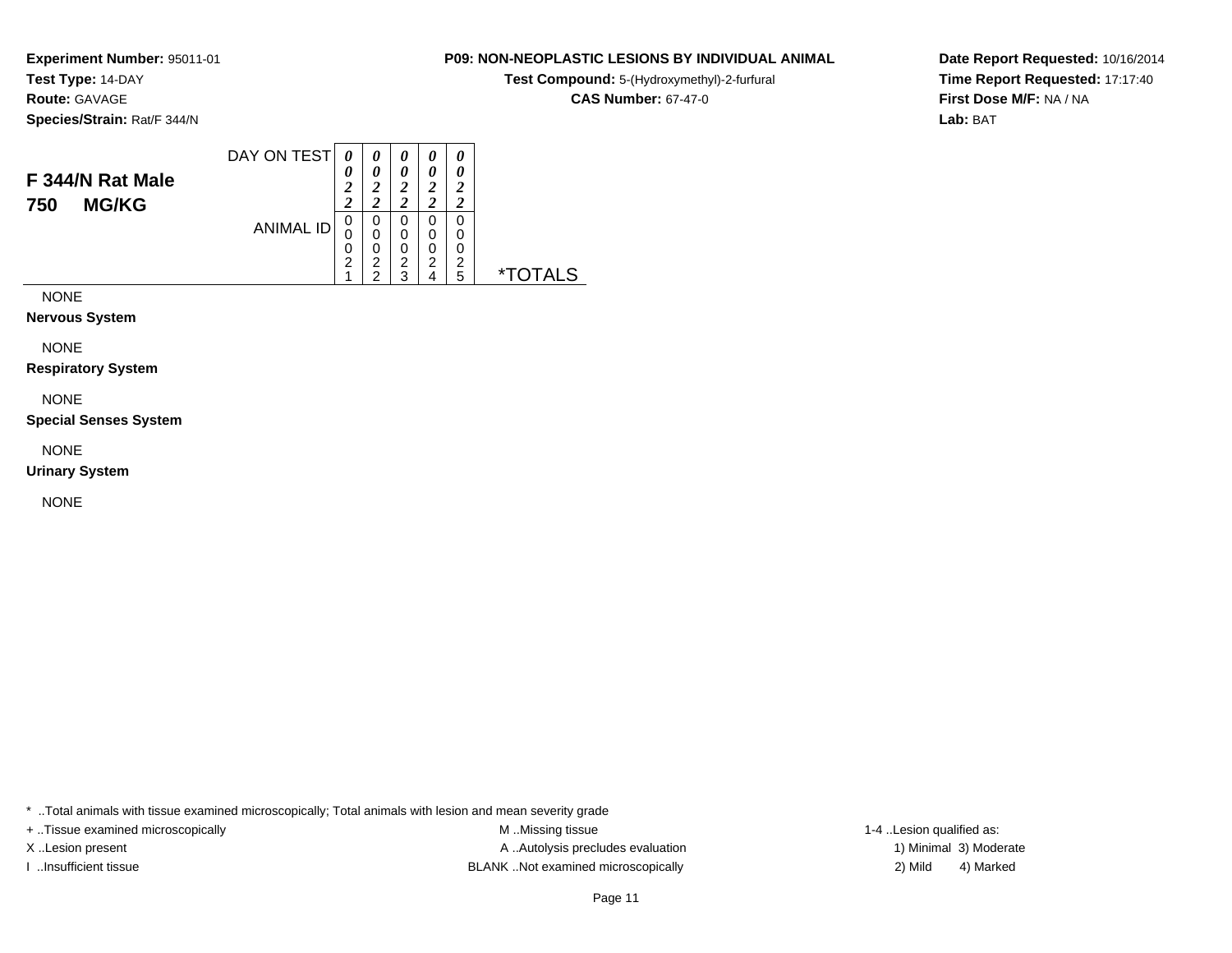**Test Type:** 14-DAY**Route:** GAVAGE

**Species/Strain:** Rat/F 344/N

**P09: NON-NEOPLASTIC LESIONS BY INDIVIDUAL ANIMAL**

**Test Compound:** 5-(Hydroxymethyl)-2-furfural

**CAS Number:** 67-47-0

**Date Report Requested:** 10/16/2014**Time Report Requested:** 17:17:40**First Dose M/F:** NA / NA**Lab:** BAT

| F 344/N Rat Male<br><b>MG/KG</b><br>1500                                                                      | DAY ON TEST      | 0<br>$\boldsymbol{\theta}$<br>0<br>6              | 0<br>$\pmb{\theta}$<br>$\frac{2}{2}$                   | 0<br>0<br>$\boldsymbol{2}$<br>$\overline{2}$ | 0<br>0<br>$\boldsymbol{2}$<br>$\overline{2}$ | 0<br>$\pmb{\theta}$<br>$\boldsymbol{2}$<br>$\bar{2}$ |                       |
|---------------------------------------------------------------------------------------------------------------|------------------|---------------------------------------------------|--------------------------------------------------------|----------------------------------------------|----------------------------------------------|------------------------------------------------------|-----------------------|
|                                                                                                               | <b>ANIMAL ID</b> | 0<br>0<br>$\boldsymbol{0}$<br>$\overline{2}$<br>6 | $\pmb{0}$<br>$\mathsf 0$<br>$\pmb{0}$<br>$\frac{2}{7}$ | $\mathbf 0$<br>0<br>0<br>$\overline{a}$<br>8 | $\mathbf 0$<br>0<br>0<br>$\overline{c}$<br>9 | 0<br>$\mathbf 0$<br>0<br>3<br>$\Omega$               | <i><b>*TOTALS</b></i> |
| <b>Alimentary System</b>                                                                                      |                  |                                                   |                                                        |                                              |                                              |                                                      |                       |
| Intestine Large, Colon<br>Liver<br>Stomach, Forestomach<br>Stomach, Glandular<br><b>Cardiovascular System</b> |                  | $\ddot{}$<br>$+$<br>$+$<br>$+$                    | $\ddot{}$<br>$+$<br>$+$<br>$\ddot{}$                   | $\ddot{}$<br>$+$<br>$+$<br>$+$               | $+$<br>$+$<br>$+$<br>$\ddot{}$               | $\ddot{}$<br>$+$<br>$+$<br>$\ddot{}$                 | 5<br>5<br>5<br>5      |
| <b>NONE</b><br><b>Endocrine System</b>                                                                        |                  |                                                   |                                                        |                                              |                                              |                                                      |                       |
| <b>NONE</b><br><b>General Body System</b>                                                                     |                  |                                                   |                                                        |                                              |                                              |                                                      |                       |
| <b>NONE</b><br><b>Genital System</b>                                                                          |                  |                                                   |                                                        |                                              |                                              |                                                      |                       |
| <b>NONE</b><br><b>Hematopoietic System</b>                                                                    |                  |                                                   |                                                        |                                              |                                              |                                                      |                       |
| <b>NONE</b><br><b>Integumentary System</b>                                                                    |                  |                                                   |                                                        |                                              |                                              |                                                      |                       |
| <b>NONE</b><br><b>Musculoskeletal System</b>                                                                  |                  |                                                   |                                                        |                                              |                                              |                                                      |                       |

\* ..Total animals with tissue examined microscopically; Total animals with lesion and mean severity grade

+ ..Tissue examined microscopically M ...Missing tissue 1-4 ...

X..Lesion present **A ..Autolysis precludes evaluation** A ..Autolysis precludes evaluation 1) Minimal 3) Moderate I ..Insufficient tissue BLANK ..Not examined microscopically 2) Mild 4) Marked

1-4 ..Lesion qualified as: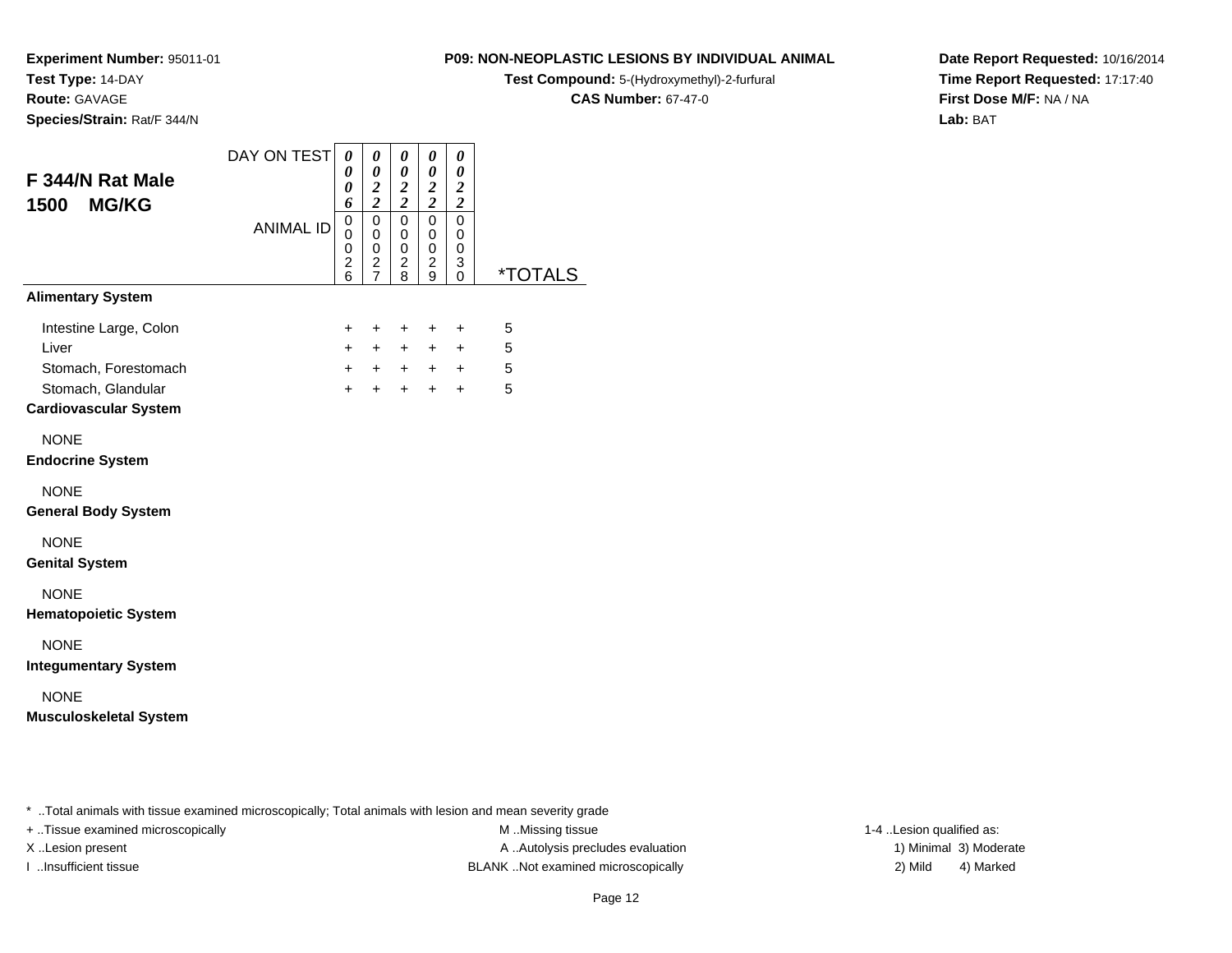**Route:** GAVAGE

**Species/Strain:** Rat/F 344/N

### DAY ON TEST**F 344/N Rat Male1500 MG/KG**ANIMAL ID*0 0 0 6* 0 0 0 2 6*0 0 2 2*0<br>0<br>0<br>2<br>7 *0 0 2 2* 0 0 0 2 8*0 0 2 2* 0 0 0 2 9*0 0 2 2* 0 0 0 3 0 \*TOTALS

NONE

**Nervous System**

NONE

**Respiratory System**

NONE

**Special Senses System**

NONE

**Urinary System**

NONE

# \*\*\*END OF MALE DATA\*\*\*

**P09: NON-NEOPLASTIC LESIONS BY INDIVIDUAL ANIMALTest Compound:** 5-(Hydroxymethyl)-2-furfural **CAS Number:** 67-47-0

\* ..Total animals with tissue examined microscopically; Total animals with lesion and mean severity grade

+ ..Tissue examined microscopically examined microscopically examined as:  $M$  ..Missing tissue 1-4 ..Lesion qualified as: X..Lesion present **A ..Autolysis precludes evaluation** A ..Autolysis precludes evaluation 1) Minimal 3) Moderate I ..Insufficient tissue BLANK ..Not examined microscopically 2) Mild 4) Marked

**Date Report Requested:** 10/16/2014**Time Report Requested:** 17:17:40**First Dose M/F:** NA / NA**Lab:** BAT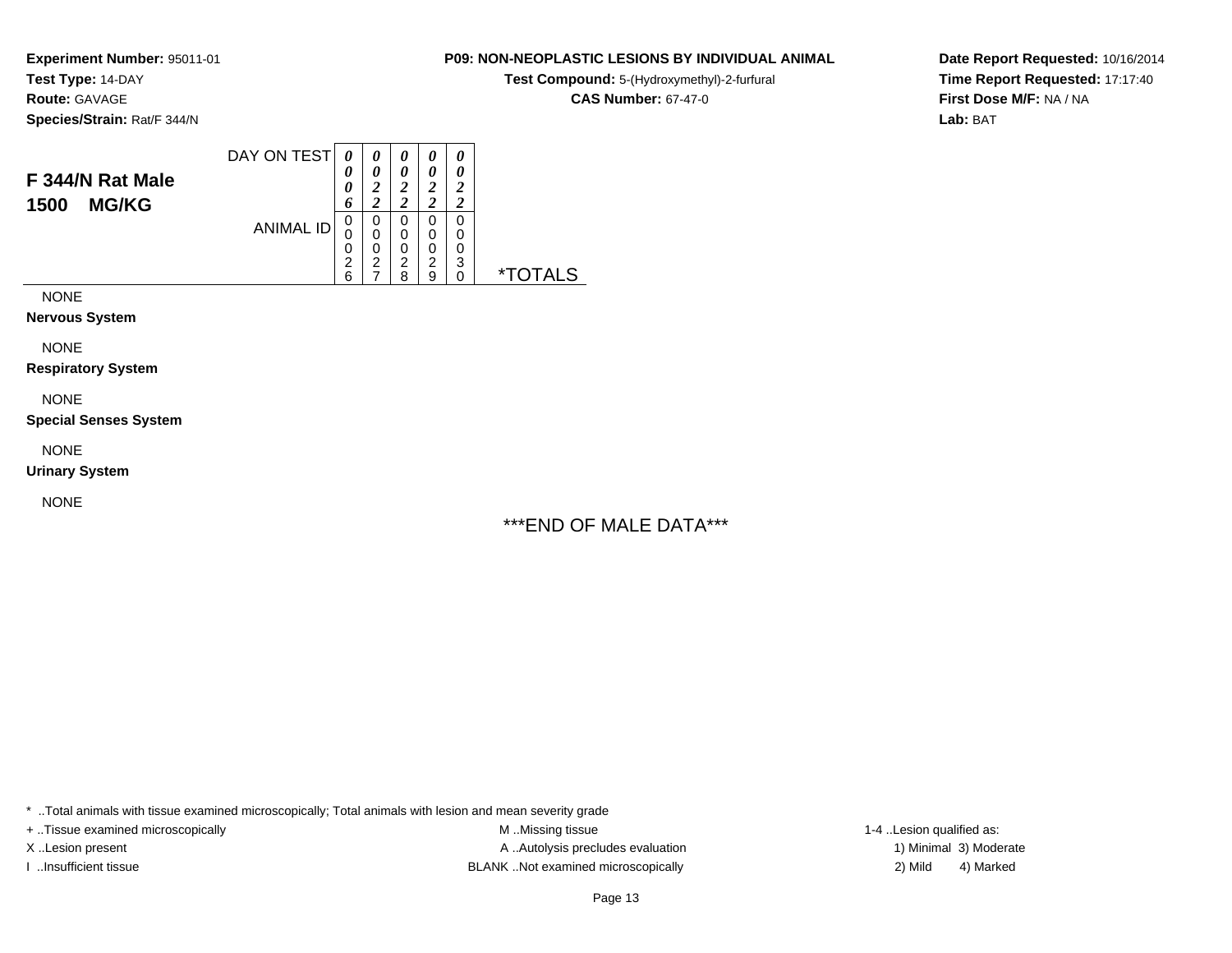**Test Type:** 14-DAY

**Route:** GAVAGE

**Species/Strain:** Rat/F 344/N

# **P09: NON-NEOPLASTIC LESIONS BY INDIVIDUAL ANIMAL**

**Test Compound:** 5-(Hydroxymethyl)-2-furfural

**CAS Number:** 67-47-0

**Date Report Requested:** 10/16/2014**Time Report Requested:** 17:17:40**First Dose M/F:** NA / NA**Lab:** BAT

| F 344/N Rat Female<br>0 MG/KG                                                                                                               | DAY ON TEST      | $\boldsymbol{\theta}$<br>$\boldsymbol{\theta}$<br>$\boldsymbol{2}$<br>$\overline{c}$ | 0<br>$\boldsymbol{\theta}$<br>$\frac{2}{2}$                | 0<br>$\pmb{\theta}$<br>$\boldsymbol{2}$<br>$\overline{2}$ | 0<br>$\pmb{\theta}$<br>$\frac{2}{2}$       | 0<br>$\boldsymbol{\theta}$<br>$\boldsymbol{2}$<br>$\overline{c}$ |                  |                       |
|---------------------------------------------------------------------------------------------------------------------------------------------|------------------|--------------------------------------------------------------------------------------|------------------------------------------------------------|-----------------------------------------------------------|--------------------------------------------|------------------------------------------------------------------|------------------|-----------------------|
|                                                                                                                                             | <b>ANIMAL ID</b> | $\mathbf 0$<br>$\mathsf 0$<br>0<br>3<br>1                                            | $\pmb{0}$<br>$\pmb{0}$<br>$\pmb{0}$<br>3<br>$\overline{2}$ | 0<br>0<br>0<br>3<br>3                                     | $\pmb{0}$<br>0<br>0<br>3<br>$\overline{4}$ | $\mathbf 0$<br>0<br>0<br>3<br>$\overline{5}$                     |                  | <i><b>*TOTALS</b></i> |
| <b>Alimentary System</b>                                                                                                                    |                  |                                                                                      |                                                            |                                                           |                                            |                                                                  |                  |                       |
| Intestine Large, Colon<br>Liver<br>Hepatodiaphragmatic Nodule<br>Stomach, Forestomach<br>Stomach, Glandular<br><b>Cardiovascular System</b> |                  | +<br>$+$<br>$+$<br>$+$                                                               | $\ddot{}$<br>$+$<br>$+$<br>$+$                             | $\pm$<br>$+$<br>X<br>$+$<br>$+$                           | $\ddot{}$<br>$+$<br>$+$<br>$+$             | ÷<br>$+$<br>$\ddot{}$<br>$\ddot{}$                               | 5<br>5<br>5<br>5 | 1                     |
| <b>NONE</b><br><b>Endocrine System</b>                                                                                                      |                  |                                                                                      |                                                            |                                                           |                                            |                                                                  |                  |                       |
| <b>NONE</b><br><b>General Body System</b>                                                                                                   |                  |                                                                                      |                                                            |                                                           |                                            |                                                                  |                  |                       |
| <b>NONE</b><br><b>Genital System</b>                                                                                                        |                  |                                                                                      |                                                            |                                                           |                                            |                                                                  |                  |                       |
| <b>NONE</b><br><b>Hematopoietic System</b>                                                                                                  |                  |                                                                                      |                                                            |                                                           |                                            |                                                                  |                  |                       |
| <b>NONE</b><br><b>Integumentary System</b>                                                                                                  |                  |                                                                                      |                                                            |                                                           |                                            |                                                                  |                  |                       |
| <b>NONE</b>                                                                                                                                 |                  |                                                                                      |                                                            |                                                           |                                            |                                                                  |                  |                       |

\* ..Total animals with tissue examined microscopically; Total animals with lesion and mean severity grade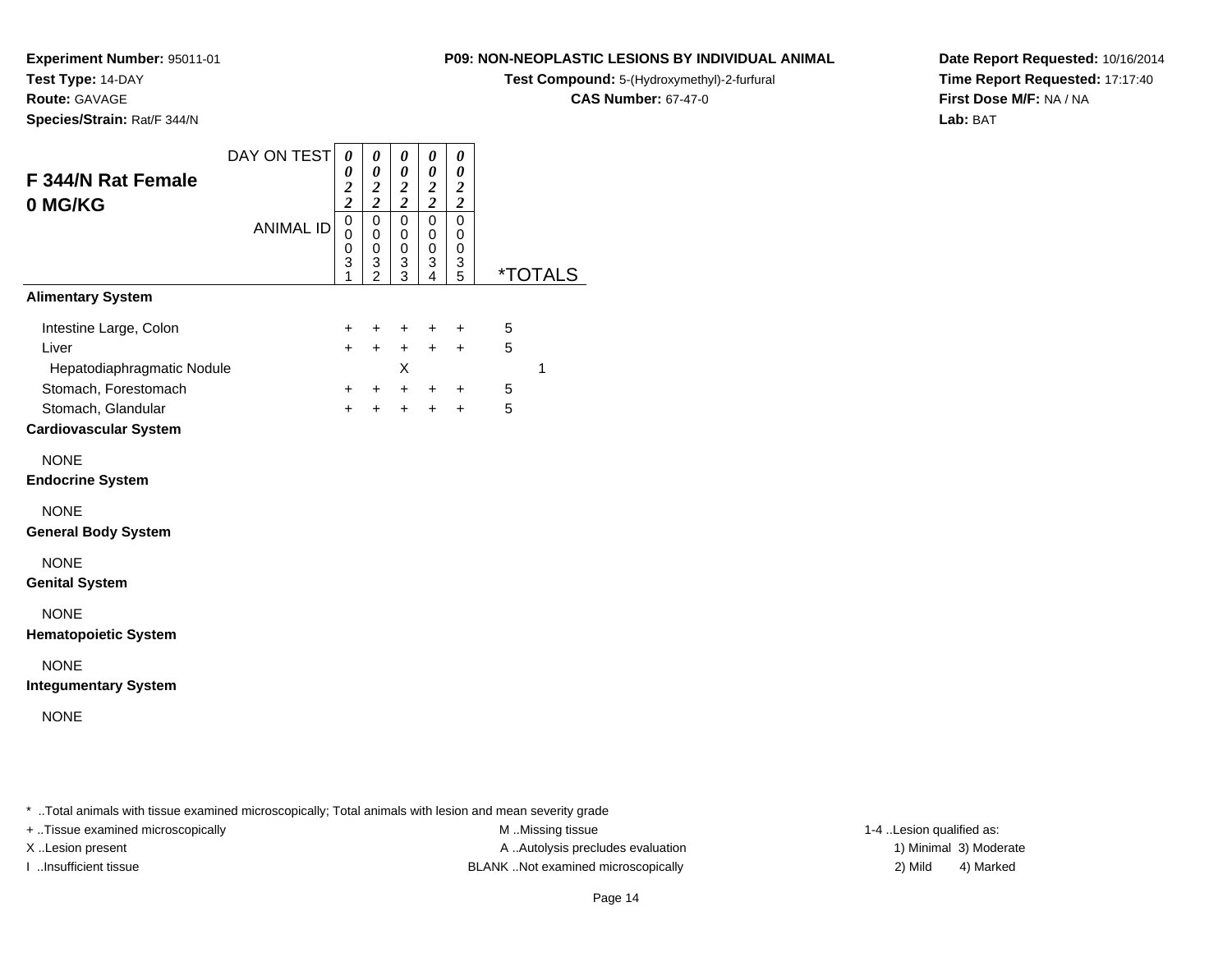**Route:** GAVAGE

**Species/Strain:** Rat/F 344/N

# **P09: NON-NEOPLASTIC LESIONS BY INDIVIDUAL ANIMAL**

**Test Compound:** 5-(Hydroxymethyl)-2-furfural

**CAS Number:** 67-47-0

 $\overline{\phantom{0}}$ 

**Date Report Requested:** 10/16/2014**Time Report Requested:** 17:17:40**First Dose M/F:** NA / NA**Lab:** BAT

| F 344/N Rat Female<br>0 MG/KG | DAY ON TEST      | 0<br>0<br>2<br>2 | $\theta$<br>0<br>າ<br>∠<br>∍<br>$\overline{2}$ | 0<br>0<br>ာ<br>ำ      | 0<br>0<br>າ<br>າ | 0<br>ำ           |    |
|-------------------------------|------------------|------------------|------------------------------------------------|-----------------------|------------------|------------------|----|
|                               | <b>ANIMAL ID</b> | 0<br>0<br>0<br>3 | 0<br>0<br>0<br>3<br>ົ                          | O<br>0<br>0<br>3<br>ຈ | O<br>0<br>0<br>3 | 0<br>0<br>3<br>5 | ×. |

**Musculoskeletal System**

NONE

**Nervous System**

NONE

**Respiratory System**

NONE

**Special Senses System**

NONE

**Urinary System**

NONE

\* ..Total animals with tissue examined microscopically; Total animals with lesion and mean severity grade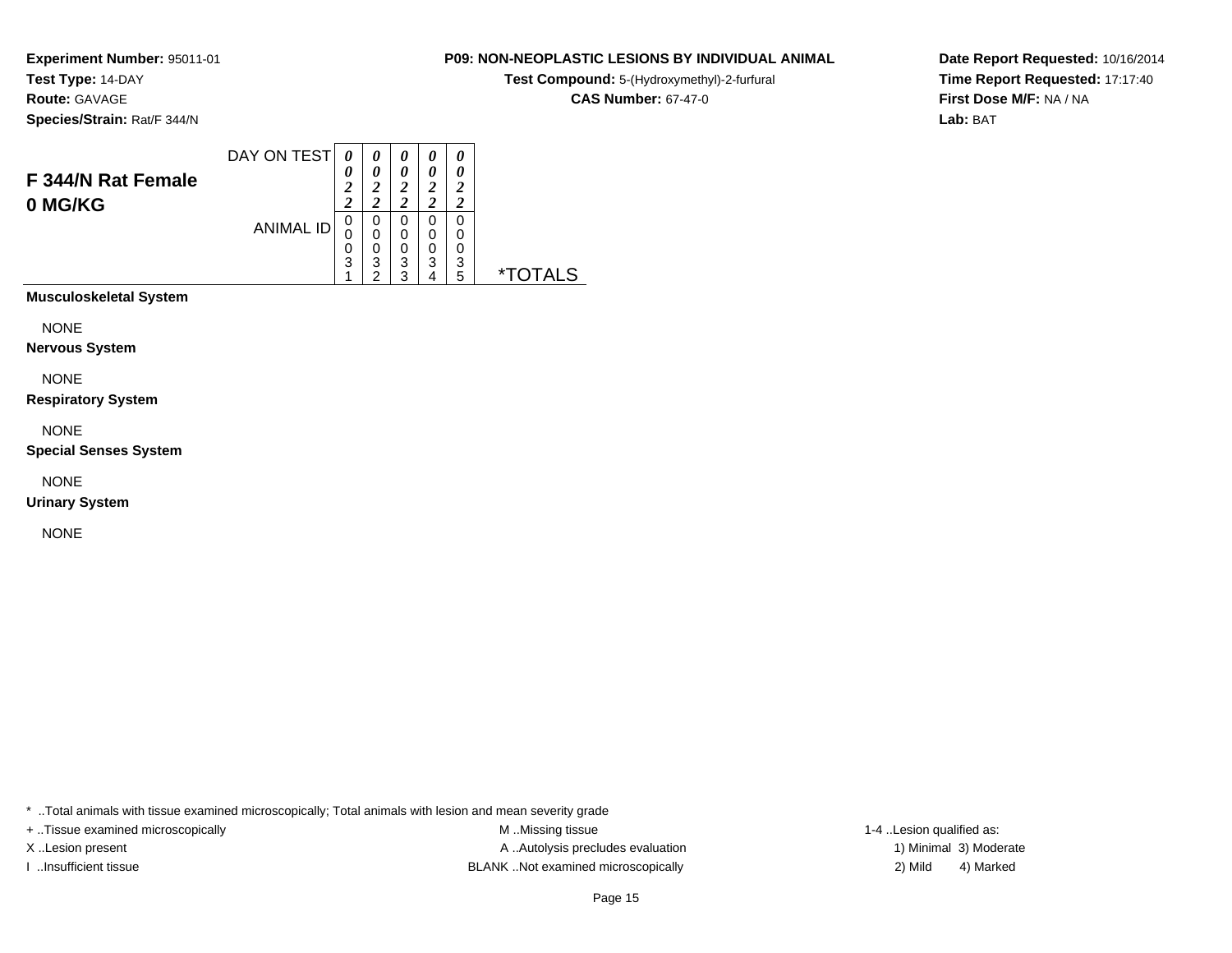**Route:** GAVAGE

**Species/Strain:** Rat/F 344/N

# **P09: NON-NEOPLASTIC LESIONS BY INDIVIDUAL ANIMAL**

**Test Compound:** 5-(Hydroxymethyl)-2-furfural

**CAS Number:** 67-47-0

**Date Report Requested:** 10/16/2014**Time Report Requested:** 17:17:40**First Dose M/F:** NA / NA**Lab:** BAT

| F 344/N Rat Female<br>94 MG/KG                                                                                | DAY ON TEST      | 0<br>0<br>$\overline{\mathbf{c}}$<br>$\overline{\mathbf{c}}$<br>$\mathsf 0$ | 0<br>$\boldsymbol{\theta}$<br>$\boldsymbol{2}$<br>$\overline{2}$<br>$\mathbf 0$ | 0<br>0<br>$\boldsymbol{2}$<br>$\overline{2}$<br>$\mathbf 0$ | 0<br>0<br>$\boldsymbol{2}$<br>$\overline{c}$<br>0 | 0<br>$\boldsymbol{\theta}$<br>$\boldsymbol{2}$<br>$\boldsymbol{2}$<br>$\mathbf 0$ |                       |
|---------------------------------------------------------------------------------------------------------------|------------------|-----------------------------------------------------------------------------|---------------------------------------------------------------------------------|-------------------------------------------------------------|---------------------------------------------------|-----------------------------------------------------------------------------------|-----------------------|
|                                                                                                               | <b>ANIMAL ID</b> | $\mathbf 0$<br>$\boldsymbol{0}$<br>$\ensuremath{\mathsf{3}}$<br>6           | $\mathbf 0$<br>0<br>3<br>$\overline{7}$                                         | $\mathbf 0$<br>0<br>3<br>8                                  | 0<br>0<br>3<br>9                                  | 0<br>0<br>4<br>$\Omega$                                                           | <i><b>*TOTALS</b></i> |
| <b>Alimentary System</b>                                                                                      |                  |                                                                             |                                                                                 |                                                             |                                                   |                                                                                   |                       |
| Intestine Large, Colon<br>Liver<br>Stomach, Forestomach<br>Stomach, Glandular<br><b>Cardiovascular System</b> |                  | $\ddot{}$<br>$+$<br>$+$<br>$+$                                              | $\ddot{}$<br>$+$<br>$+$<br>$+$                                                  | $\ddot{}$<br>$+$<br>$+$                                     | $\ddot{}$<br>$+$<br>$+$ $+$ $+$<br>$+$            | $\ddot{}$<br>$+$<br>$+$                                                           | 5<br>5<br>5<br>5      |
| <b>NONE</b><br><b>Endocrine System</b>                                                                        |                  |                                                                             |                                                                                 |                                                             |                                                   |                                                                                   |                       |
| <b>NONE</b><br><b>General Body System</b>                                                                     |                  |                                                                             |                                                                                 |                                                             |                                                   |                                                                                   |                       |
| <b>NONE</b><br><b>Genital System</b>                                                                          |                  |                                                                             |                                                                                 |                                                             |                                                   |                                                                                   |                       |
| <b>NONE</b><br><b>Hematopoietic System</b>                                                                    |                  |                                                                             |                                                                                 |                                                             |                                                   |                                                                                   |                       |
| <b>NONE</b><br><b>Integumentary System</b>                                                                    |                  |                                                                             |                                                                                 |                                                             |                                                   |                                                                                   |                       |
| <b>NONE</b><br><b>Musculoskeletal System</b>                                                                  |                  |                                                                             |                                                                                 |                                                             |                                                   |                                                                                   |                       |
|                                                                                                               |                  |                                                                             |                                                                                 |                                                             |                                                   |                                                                                   |                       |

\* ..Total animals with tissue examined microscopically; Total animals with lesion and mean severity grade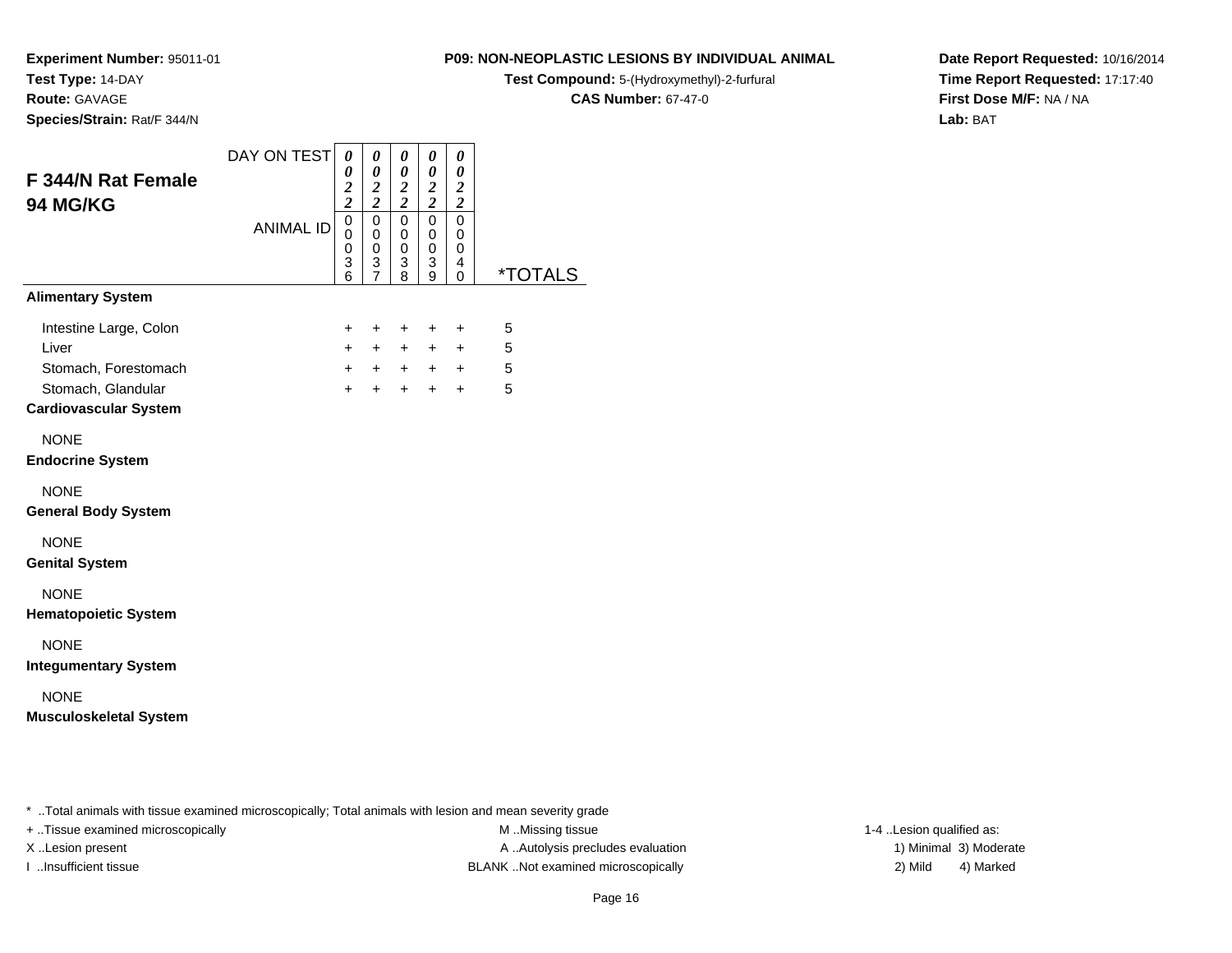**Route:** GAVAGE

**Species/Strain:** Rat/F 344/N

# **P09: NON-NEOPLASTIC LESIONS BY INDIVIDUAL ANIMAL**

**Test Compound:** 5-(Hydroxymethyl)-2-furfural

**CAS Number:** 67-47-0

**Date Report Requested:** 10/16/2014**Time Report Requested:** 17:17:41**First Dose M/F:** NA / NA**Lab:** BAT

| F 344/N Rat Female | DAY ON TEST      | 0           |   |        | 0 |   |   |
|--------------------|------------------|-------------|---|--------|---|---|---|
| <b>94 MG/KG</b>    |                  | ◠<br>∠<br>◠ |   | ∠      | ി |   |   |
|                    | <b>ANIMAL ID</b> | 0<br>0      | O | U<br>0 |   |   |   |
|                    |                  | 0<br>3      | 3 | 0<br>3 | 3 | 4 |   |
|                    |                  | 6           |   | Ω      |   |   | * |

NONE

**Nervous System**

NONE

**Respiratory System**

NONE

**Special Senses System**

NONE

**Urinary System**

NONE

\* ..Total animals with tissue examined microscopically; Total animals with lesion and mean severity grade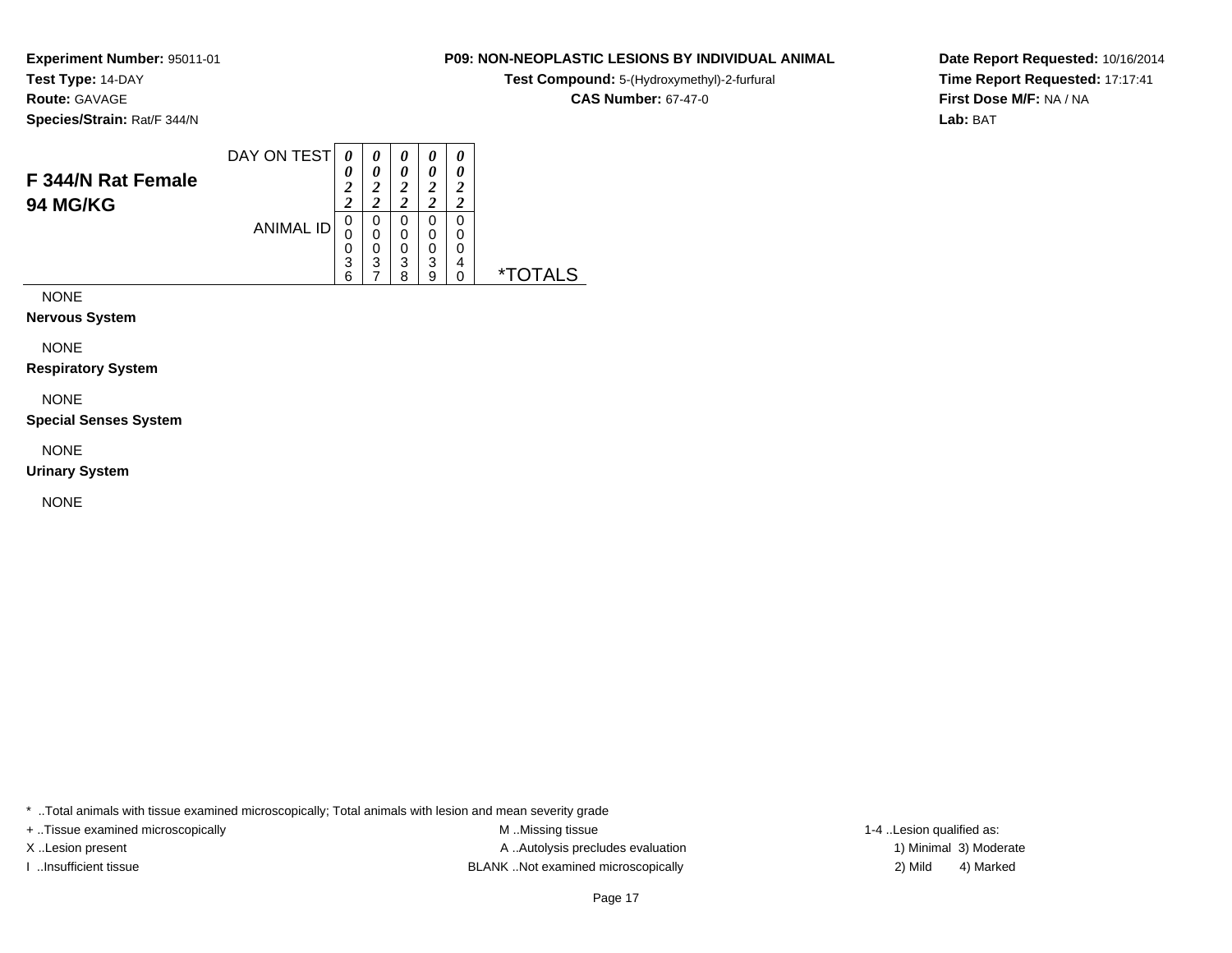**Test Type:** 14-DAY**Route:** GAVAGE

**Species/Strain:** Rat/F 344/N

# **P09: NON-NEOPLASTIC LESIONS BY INDIVIDUAL ANIMAL**

**Test Compound:** 5-(Hydroxymethyl)-2-furfural

**CAS Number:** 67-47-0

**Date Report Requested:** 10/16/2014**Time Report Requested:** 17:17:41**First Dose M/F:** NA / NA**Lab:** BAT

| <b>F 344/N Rat Female</b><br><b>MG/KG</b><br>188                           | DAY ON TEST      | $\boldsymbol{\theta}$<br>$\boldsymbol{\theta}$<br>$\frac{2}{2}$ | 0<br>$\boldsymbol{\theta}$<br>$\overline{\mathbf{c}}$<br>$\overline{2}$ | 0<br>$\boldsymbol{\theta}$<br>$\frac{2}{2}$ | 0<br>$\boldsymbol{\theta}$<br>$\boldsymbol{2}$<br>$\overline{2}$ | 0<br>0<br>$\boldsymbol{2}$<br>$\overline{\mathbf{c}}$ |        |                       |
|----------------------------------------------------------------------------|------------------|-----------------------------------------------------------------|-------------------------------------------------------------------------|---------------------------------------------|------------------------------------------------------------------|-------------------------------------------------------|--------|-----------------------|
|                                                                            | <b>ANIMAL ID</b> | $\overline{0}$<br>$\mathbf 0$<br>0<br>4<br>1                    | 0<br>0<br>0<br>4<br>$\overline{2}$                                      | 0<br>0<br>$\mathbf 0$<br>4<br>3             | $\mathbf 0$<br>0<br>$\mathbf 0$<br>4<br>4                        | $\mathbf 0$<br>$\Omega$<br>0<br>4<br>5                |        | <i><b>*TOTALS</b></i> |
| <b>Alimentary System</b>                                                   |                  |                                                                 |                                                                         |                                             |                                                                  |                                                       |        |                       |
| Intestine Large, Colon<br>Liver<br>Hepatodiaphragmatic Nodule              |                  | $\ddot{}$<br>$\ddot{}$                                          | $\ddot{}$<br>$+$<br>X                                                   | $\ddot{}$<br>$+$                            | $\pm$<br>$+$                                                     | $\ddot{}$<br>$\ddot{}$                                | 5<br>5 | 1                     |
| Stomach, Forestomach<br>Stomach, Glandular<br><b>Cardiovascular System</b> |                  | $\ddot{}$<br>$+$                                                | $+$                                                                     | $+$ $+$<br>$+$                              | $+$<br>$+$                                                       | $\ddot{}$<br>$+$                                      | 5<br>5 |                       |
| <b>NONE</b><br><b>Endocrine System</b>                                     |                  |                                                                 |                                                                         |                                             |                                                                  |                                                       |        |                       |
| <b>NONE</b><br><b>General Body System</b>                                  |                  |                                                                 |                                                                         |                                             |                                                                  |                                                       |        |                       |
| <b>NONE</b><br><b>Genital System</b>                                       |                  |                                                                 |                                                                         |                                             |                                                                  |                                                       |        |                       |
| <b>NONE</b><br><b>Hematopoietic System</b>                                 |                  |                                                                 |                                                                         |                                             |                                                                  |                                                       |        |                       |
| <b>NONE</b><br><b>Integumentary System</b>                                 |                  |                                                                 |                                                                         |                                             |                                                                  |                                                       |        |                       |
| <b>NONE</b>                                                                |                  |                                                                 |                                                                         |                                             |                                                                  |                                                       |        |                       |

\* ..Total animals with tissue examined microscopically; Total animals with lesion and mean severity grade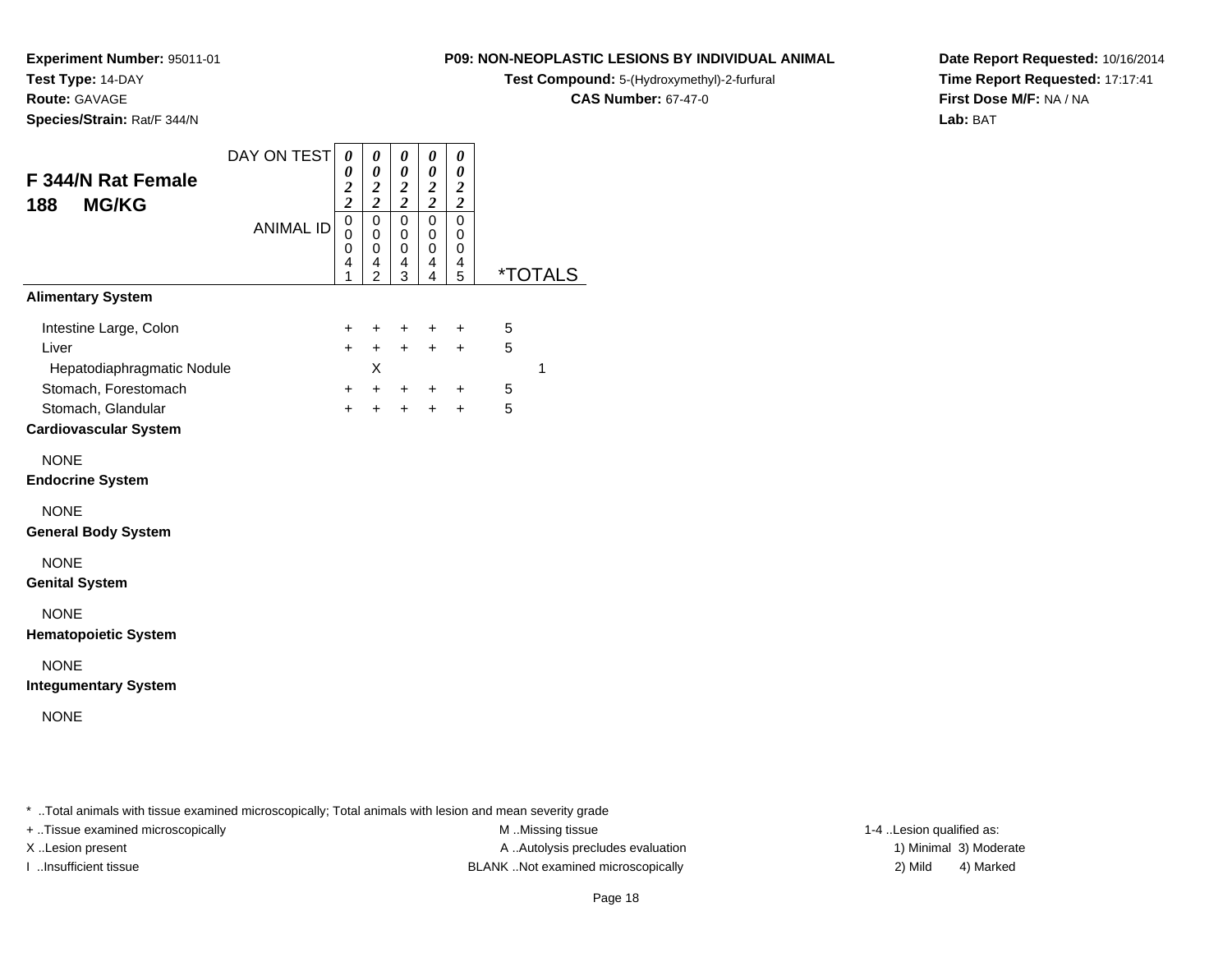**Route:** GAVAGE

**Species/Strain:** Rat/F 344/N

**Test Compound:** 5-(Hydroxymethyl)-2-furfural

**CAS Number:** 67-47-0

**Date Report Requested:** 10/16/2014**Time Report Requested:** 17:17:41**First Dose M/F:** NA / NA**Lab:** BAT

|                           | DAY ON TEST      |               |                       | 0      | 0        | 0        |    |
|---------------------------|------------------|---------------|-----------------------|--------|----------|----------|----|
|                           |                  |               |                       |        |          |          |    |
| <b>F 344/N Rat Female</b> |                  | 0             | $\boldsymbol{\theta}$ | 0      | 0        | 0        |    |
|                           |                  | <u>า</u><br>◢ |                       | ኃ<br>◢ | ኃ        | ኃ        |    |
| <b>MG/KG</b><br>188       |                  | ി             |                       | ി      | <u>า</u> | <u>า</u> |    |
|                           | <b>ANIMAL ID</b> | 0             | 0                     | 0      | 0        | 0        |    |
|                           |                  | 0             | 0                     | 0      | 0        | 0        |    |
|                           |                  | 0             | 0                     | 0      | 0        | 0        |    |
|                           |                  | 4             | 4                     | 4      | 4        | 4        |    |
|                           |                  |               | ◠                     | າ      | Δ        | 5        |    |
|                           |                  |               |                       |        |          |          | ∗⊤ |

**Musculoskeletal System**

NONE

**Nervous System**

NONE

**Respiratory System**

NONE

**Special Senses System**

NONE

**Urinary System**

NONE

\* ..Total animals with tissue examined microscopically; Total animals with lesion and mean severity grade

+ ..Tissue examined microscopically M ...Missing tissue 1-4 ...

X..Lesion present **A ..Autolysis precludes evaluation** A ..Autolysis precludes evaluation 1) Minimal 3) Moderate I ..Insufficient tissue BLANK ..Not examined microscopically 2) Mild 4) Marked

1-4 ..Lesion qualified as: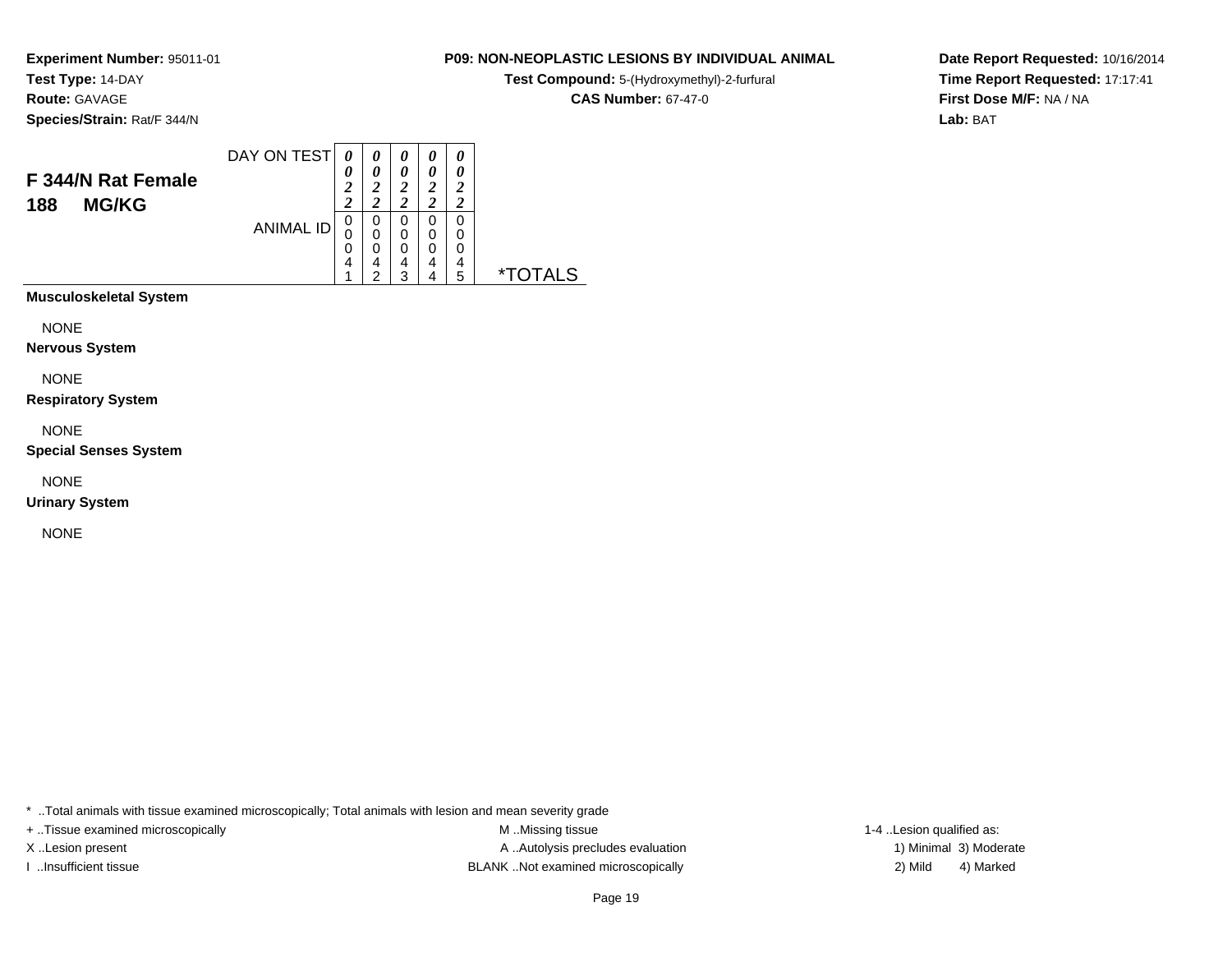**Route:** GAVAGE

**Species/Strain:** Rat/F 344/N

**P09: NON-NEOPLASTIC LESIONS BY INDIVIDUAL ANIMAL**

**Test Compound:** 5-(Hydroxymethyl)-2-furfural

**CAS Number:** 67-47-0

**Date Report Requested:** 10/16/2014**Time Report Requested:** 17:17:41**First Dose M/F:** NA / NA**Lab:** BAT

| F 344/N Rat Female<br><b>MG/KG</b><br>375    | DAY ON TEST      | 0<br>0<br>$\boldsymbol{2}$<br>$\overline{\mathbf{c}}$ | 0<br>0<br>$\boldsymbol{2}$<br>$\overline{c}$           | 0<br>0<br>$\boldsymbol{2}$<br>$\overline{\mathbf{c}}$ | 0<br>0<br>$\frac{2}{2}$                   | 0<br>0<br>$\boldsymbol{2}$<br>$\overline{\mathbf{c}}$ |                       |
|----------------------------------------------|------------------|-------------------------------------------------------|--------------------------------------------------------|-------------------------------------------------------|-------------------------------------------|-------------------------------------------------------|-----------------------|
|                                              | <b>ANIMAL ID</b> | $\mathbf 0$<br>$\mathbf 0$<br>0<br>4<br>6             | $\mathbf 0$<br>$\mathbf 0$<br>0<br>4<br>$\overline{7}$ | $\mathbf 0$<br>$\mathbf 0$<br>0<br>4<br>8             | $\mathbf 0$<br>$\mathbf 0$<br>0<br>4<br>9 | $\mathbf 0$<br>0<br>0<br>5<br>0                       | <i><b>*TOTALS</b></i> |
| <b>Alimentary System</b>                     |                  |                                                       |                                                        |                                                       |                                           |                                                       |                       |
| Intestine Large, Colon<br>Liver              |                  | +<br>$+$                                              | +<br>$+$                                               | +<br>$+$                                              | $\ddot{}$<br>$\ddot{}$                    | +<br>$+$                                              | 5<br>5                |
| Stomach, Forestomach<br>Stomach, Glandular   |                  | $+$<br>$\ddot{+}$                                     | $+$<br>$\ddot{}$                                       | $+$<br>$+$                                            | $+$<br>$\ddot{}$                          | $+$<br>$+$                                            | 5<br>5                |
| <b>Cardiovascular System</b>                 |                  |                                                       |                                                        |                                                       |                                           |                                                       |                       |
| <b>NONE</b><br><b>Endocrine System</b>       |                  |                                                       |                                                        |                                                       |                                           |                                                       |                       |
| <b>NONE</b><br><b>General Body System</b>    |                  |                                                       |                                                        |                                                       |                                           |                                                       |                       |
| <b>NONE</b><br><b>Genital System</b>         |                  |                                                       |                                                        |                                                       |                                           |                                                       |                       |
| <b>NONE</b><br><b>Hematopoietic System</b>   |                  |                                                       |                                                        |                                                       |                                           |                                                       |                       |
| <b>NONE</b><br><b>Integumentary System</b>   |                  |                                                       |                                                        |                                                       |                                           |                                                       |                       |
| <b>NONE</b><br><b>Musculoskeletal System</b> |                  |                                                       |                                                        |                                                       |                                           |                                                       |                       |
|                                              |                  |                                                       |                                                        |                                                       |                                           |                                                       |                       |

..Total animals with tissue examined microscopically; Total animals with lesion and mean severity grade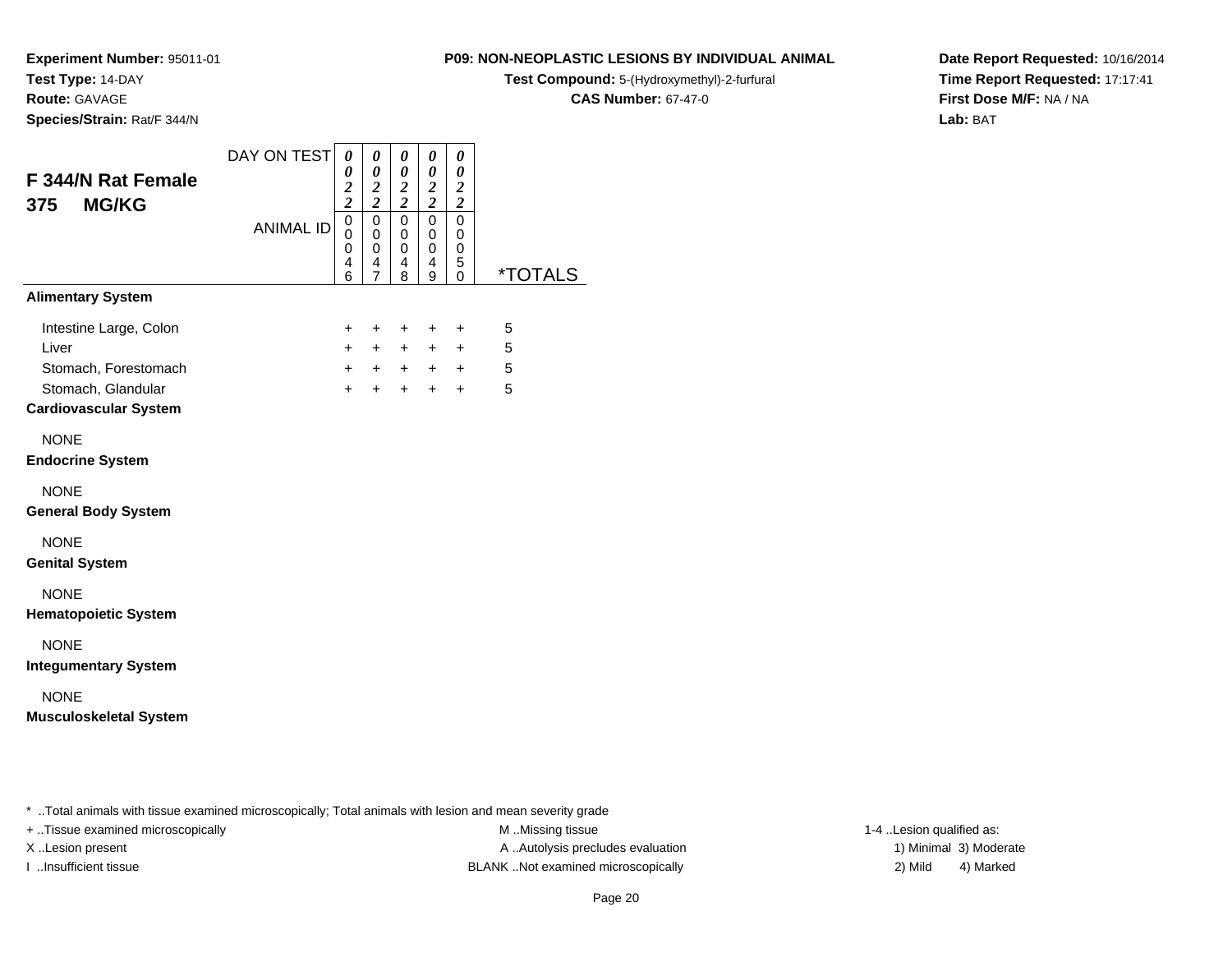**Route:** GAVAGE

**Species/Strain:** Rat/F 344/N

### DAY ON TEST**F 344/N Rat Female375 MG/KG**ANIMAL ID*0 0 2 2*0<br>0<br>0<br>6<br>6 *0 0 2 2*0<br>0<br>0<br>7<br>7 *0 0 2 2* 0 0 0 4 8*0 0 2 2* 0 0 0 4 9*0 0 2 2* 0 0 0 5 0 \*TOTALS

NONE

**Nervous System**

NONE

**Respiratory System**

NONE

**Special Senses System**

NONE

**Urinary System**

NONE

\* ..Total animals with tissue examined microscopically; Total animals with lesion and mean severity grade

+ ..Tissue examined microscopically examined microscopically examined as:  $M$  ..Missing tissue 1-4 ..Lesion qualified as: X..Lesion present **A ..Autolysis precludes evaluation** A ..Autolysis precludes evaluation 1) Minimal 3) Moderate I ..Insufficient tissue BLANK ..Not examined microscopically 2) Mild 4) Marked

**Date Report Requested:** 10/16/2014**Time Report Requested:** 17:17:41**First Dose M/F:** NA / NA**Lab:** BAT

# **P09: NON-NEOPLASTIC LESIONS BY INDIVIDUAL ANIMAL**

**Test Compound:** 5-(Hydroxymethyl)-2-furfural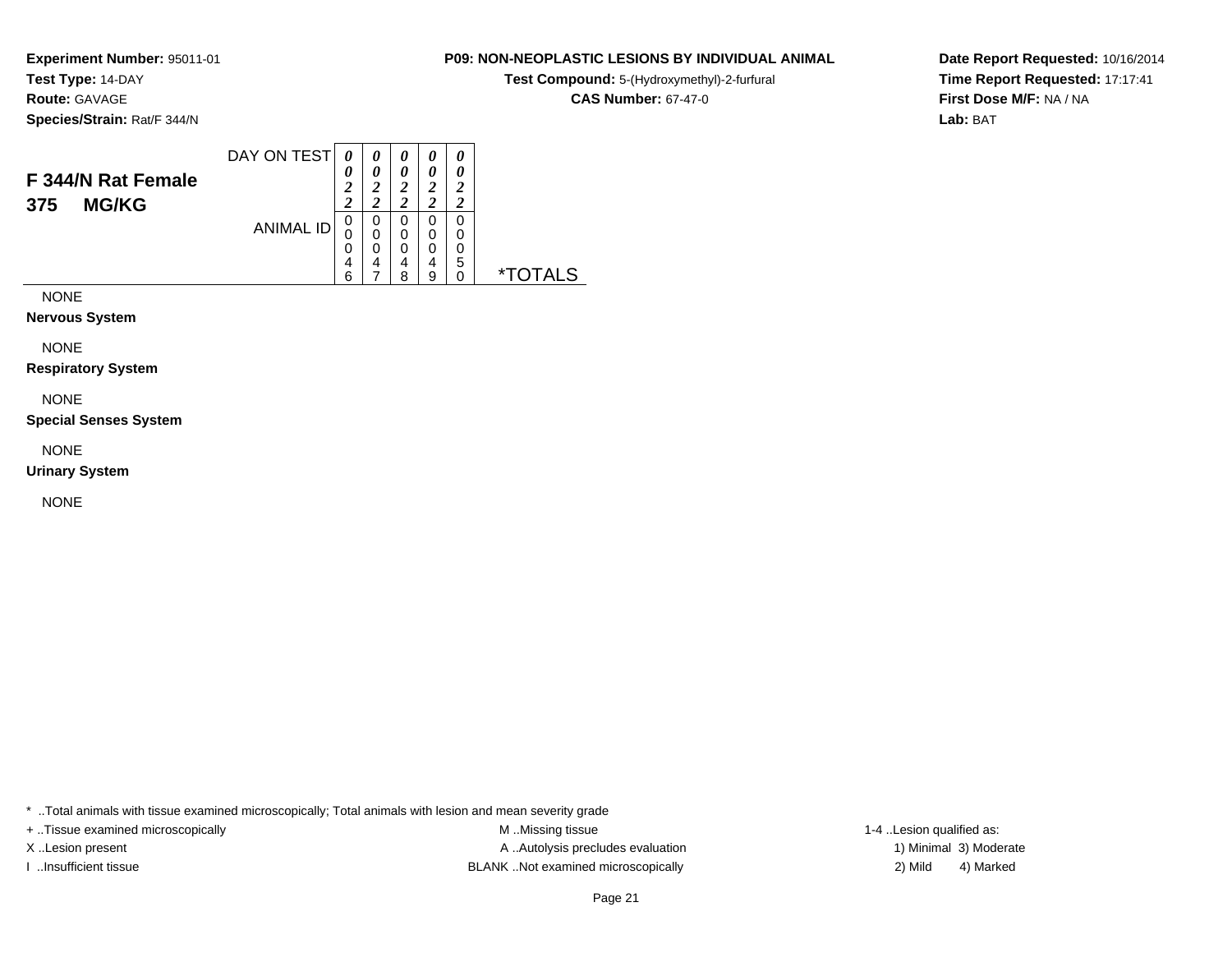**Route:** GAVAGE

**Species/Strain:** Rat/F 344/N

# **P09: NON-NEOPLASTIC LESIONS BY INDIVIDUAL ANIMAL**

**Test Compound:** 5-(Hydroxymethyl)-2-furfural

**CAS Number:** 67-47-0

**Date Report Requested:** 10/16/2014**Time Report Requested:** 17:17:41**First Dose M/F:** NA / NA**Lab:** BAT

| F 344/N Rat Female<br><b>MG/KG</b><br>750                                                                     | DAY ON TEST      | $\boldsymbol{\theta}$<br>$\boldsymbol{\theta}$<br>$\frac{2}{2}$  | 0<br>$\pmb{\theta}$<br>$\frac{2}{2}$                 | 0<br>$\boldsymbol{\theta}$<br>$\frac{2}{2}$ | 0<br>0<br>$\frac{2}{2}$         | $\pmb{\theta}$<br>$\pmb{\theta}$<br>$\frac{2}{2}$ |                       |
|---------------------------------------------------------------------------------------------------------------|------------------|------------------------------------------------------------------|------------------------------------------------------|---------------------------------------------|---------------------------------|---------------------------------------------------|-----------------------|
|                                                                                                               | <b>ANIMAL ID</b> | $\mathbf 0$<br>$\mathbf 0$<br>$\mathbf 0$<br>$\overline{5}$<br>1 | $\pmb{0}$<br>0<br>$\mathbf 0$<br>5<br>$\overline{2}$ | 0<br>0<br>$\mathsf 0$<br>5<br>3             | $\mathsf 0$<br>0<br>0<br>5<br>4 | 0<br>0<br>0<br>5<br>5                             | <i><b>*TOTALS</b></i> |
| <b>Alimentary System</b>                                                                                      |                  |                                                                  |                                                      |                                             |                                 |                                                   |                       |
| Intestine Large, Colon<br>Liver<br>Stomach, Forestomach<br>Stomach, Glandular<br><b>Cardiovascular System</b> |                  | $\ddot{}$<br>$+$<br>$+$<br>$+$                                   | $\ddot{}$<br>$\ddot{}$<br>$+$<br>$\ddot{}$           | $\ddot{}$<br>$+$<br>$+$<br>$\ddot{}$        | $\ddot{}$<br>$+$<br>$+$<br>+    | $\ddot{}$<br>$+$<br>$+$<br>$\ddot{}$              | 5<br>5<br>5<br>5      |
| <b>NONE</b><br><b>Endocrine System</b>                                                                        |                  |                                                                  |                                                      |                                             |                                 |                                                   |                       |
| <b>NONE</b><br><b>General Body System</b>                                                                     |                  |                                                                  |                                                      |                                             |                                 |                                                   |                       |
| <b>NONE</b><br><b>Genital System</b>                                                                          |                  |                                                                  |                                                      |                                             |                                 |                                                   |                       |
| <b>NONE</b><br><b>Hematopoietic System</b>                                                                    |                  |                                                                  |                                                      |                                             |                                 |                                                   |                       |
| <b>NONE</b><br><b>Integumentary System</b>                                                                    |                  |                                                                  |                                                      |                                             |                                 |                                                   |                       |
| <b>NONE</b><br><b>Musculoskeletal System</b>                                                                  |                  |                                                                  |                                                      |                                             |                                 |                                                   |                       |

\* ..Total animals with tissue examined microscopically; Total animals with lesion and mean severity grade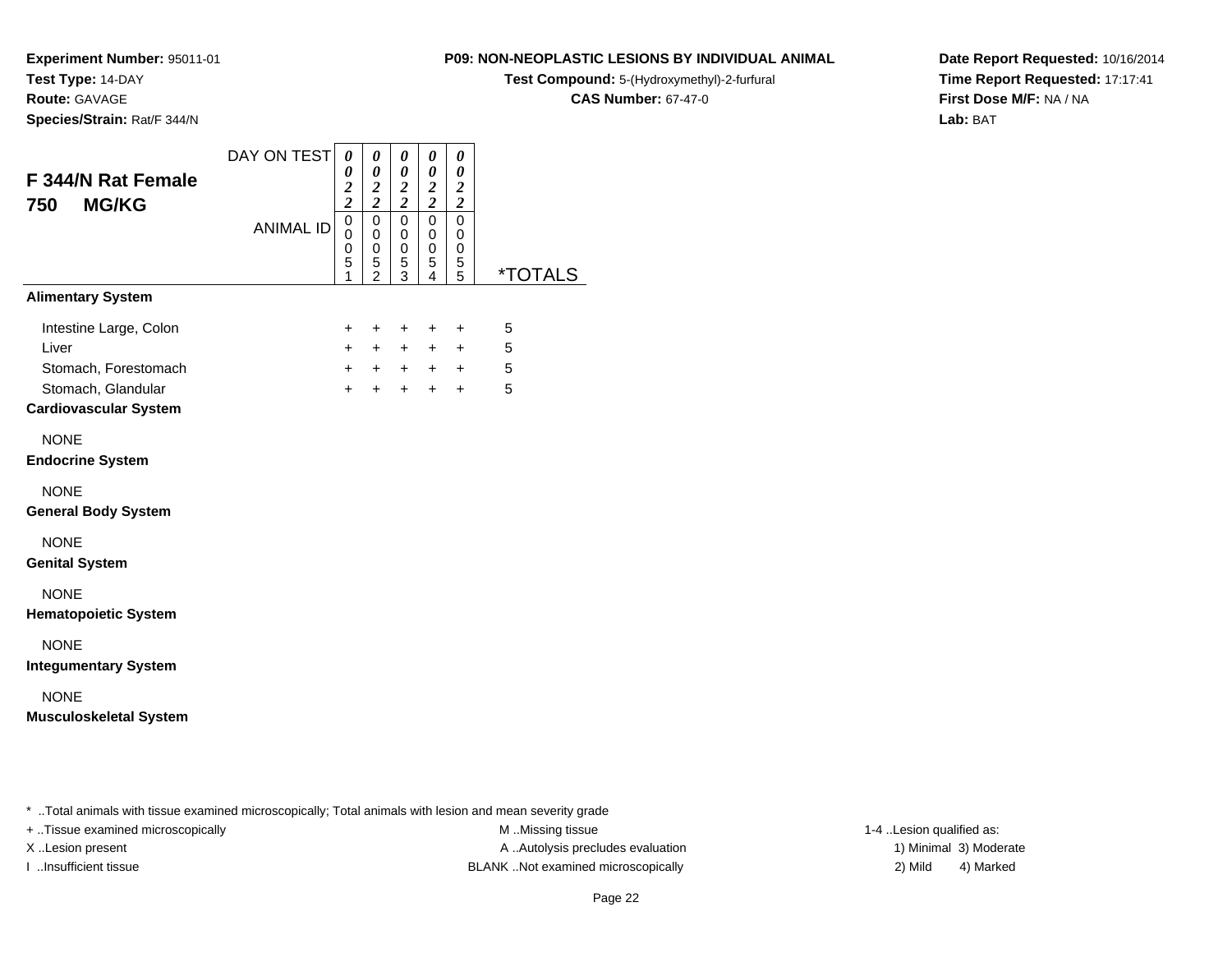**Route:** GAVAGE

**Species/Strain:** Rat/F 344/N

### DAY ON TEST**F 344/N Rat Female***0 0 20 0 2 20 0 2 20 0 2 20 02 2*

0<br>0<br>0<br>5<br>2

0

0

0

0<br>0<br>5<br>5

5 \*TOTALS

| <b>MG/KG</b> |                                                  |  |
|--------------|--------------------------------------------------|--|
|              | ANIMAL ID $\begin{bmatrix} 0 \\ 0 \end{bmatrix}$ |  |
|              |                                                  |  |

NONE

**750** 

**Nervous System**

NONE

**Respiratory System**

NONE

**Special Senses System**

NONE

**Urinary System**

NONE

\* ..Total animals with tissue examined microscopically; Total animals with lesion and mean severity grade

+ ..Tissue examined microscopically examined microscopically examined as:  $M$  ..Missing tissue 1-4 ..Lesion qualified as: X..Lesion present **A ..Autolysis precludes evaluation** A ..Autolysis precludes evaluation 1) Minimal 3) Moderate I ..Insufficient tissue BLANK ..Not examined microscopically 2) Mild 4) Marked

**Date Report Requested:** 10/16/2014**Time Report Requested:** 17:17:41**First Dose M/F:** NA / NA**Lab:** BAT

# **P09: NON-NEOPLASTIC LESIONS BY INDIVIDUAL ANIMAL**

**Test Compound:** 5-(Hydroxymethyl)-2-furfural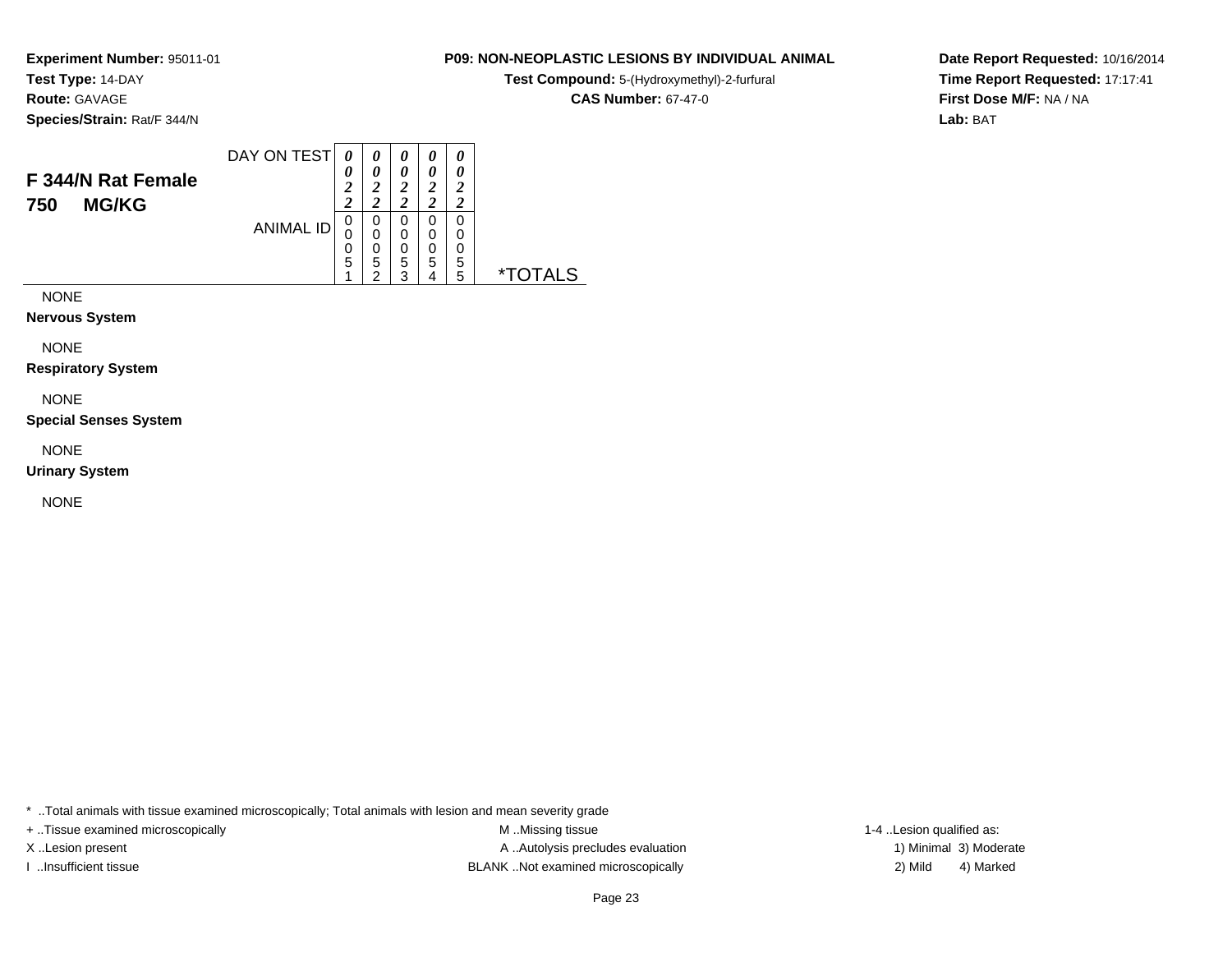**Route:** GAVAGE

**Species/Strain:** Rat/F 344/N

# **P09: NON-NEOPLASTIC LESIONS BY INDIVIDUAL ANIMAL**

**Test Compound:** 5-(Hydroxymethyl)-2-furfural

**CAS Number:** 67-47-0

**Date Report Requested:** 10/16/2014**Time Report Requested:** 17:17:41**First Dose M/F:** NA / NA**Lab:** BAT

| F 344/N Rat Female<br>1500 MG/KG                                                                              | DAY ON TEST      | 0<br>0<br>$\overline{\mathbf{c}}$<br>$\overline{2}$ | 0<br>$\boldsymbol{\theta}$<br>$\boldsymbol{2}$<br>$\overline{2}$ | 0<br>$\pmb{\theta}$<br>$\boldsymbol{2}$<br>$\overline{2}$ | 0<br>0<br>$\boldsymbol{2}$<br>$\overline{2}$ | 0<br>$\boldsymbol{\theta}$<br>$\boldsymbol{2}$<br>$\overline{c}$ |                       |
|---------------------------------------------------------------------------------------------------------------|------------------|-----------------------------------------------------|------------------------------------------------------------------|-----------------------------------------------------------|----------------------------------------------|------------------------------------------------------------------|-----------------------|
|                                                                                                               | <b>ANIMAL ID</b> | $\overline{0}$<br>$\mathbf 0$<br>0<br>5<br>6        | $\overline{0}$<br>$\mathbf 0$<br>$\mathbf 0$<br>5<br>7           | 0<br>$\mathbf 0$<br>0<br>5<br>8                           | $\overline{0}$<br>$\mathbf 0$<br>0<br>5<br>9 | $\mathbf 0$<br>0<br>0<br>6<br>0                                  | <i><b>*TOTALS</b></i> |
| <b>Alimentary System</b>                                                                                      |                  |                                                     |                                                                  |                                                           |                                              |                                                                  |                       |
| Intestine Large, Colon<br>Liver<br>Stomach, Forestomach<br>Stomach, Glandular<br><b>Cardiovascular System</b> |                  | $\ddot{}$<br>$+$<br>$+$<br>$+$                      | $\ddot{}$<br>$+$<br>$+$<br>$+$                                   | $\ddot{}$<br>$+$<br>$+$<br>$+$                            | $\ddot{}$<br>$+$<br>$+$<br>$+$               | $\ddot{}$<br>$\ddot{}$<br>$+$<br>$+$                             | 5<br>5<br>5<br>5      |
| <b>NONE</b><br><b>Endocrine System</b>                                                                        |                  |                                                     |                                                                  |                                                           |                                              |                                                                  |                       |
| <b>NONE</b><br><b>General Body System</b>                                                                     |                  |                                                     |                                                                  |                                                           |                                              |                                                                  |                       |
| <b>NONE</b><br><b>Genital System</b>                                                                          |                  |                                                     |                                                                  |                                                           |                                              |                                                                  |                       |
| <b>NONE</b><br><b>Hematopoietic System</b>                                                                    |                  |                                                     |                                                                  |                                                           |                                              |                                                                  |                       |
| <b>NONE</b><br><b>Integumentary System</b>                                                                    |                  |                                                     |                                                                  |                                                           |                                              |                                                                  |                       |
| <b>NONE</b><br><b>Musculoskeletal System</b>                                                                  |                  |                                                     |                                                                  |                                                           |                                              |                                                                  |                       |

..Total animals with tissue examined microscopically; Total animals with lesion and mean severity grade